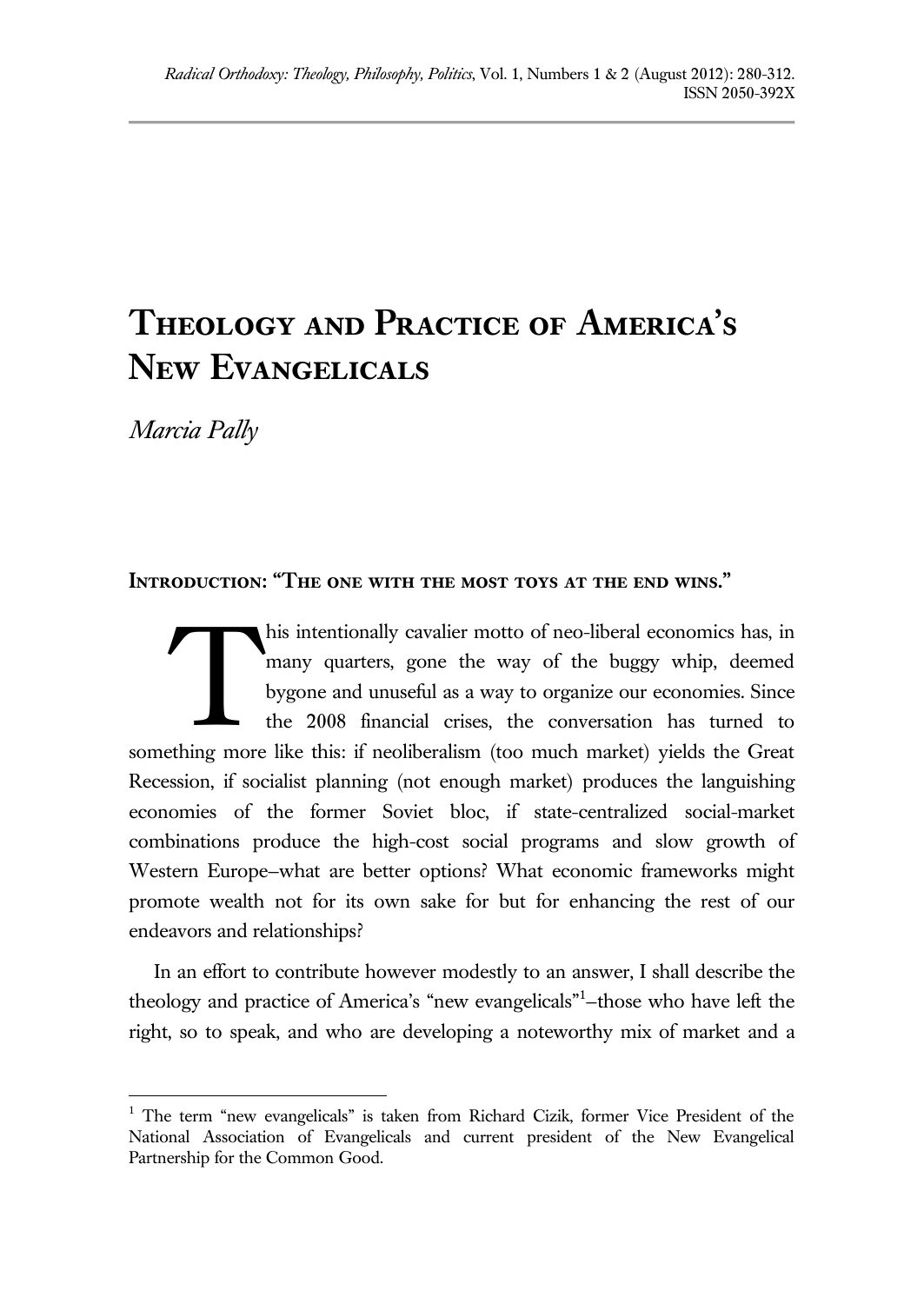common good or whole life<sup>2</sup> ethics. On one hand, "new evangelicals" rely on the seventeenth and eighteenth century individualist principles that fostered market development. On the other, they spend much of their time working through the community of church for the community of humankind. That is, they uphold individual initiative and entrepreneurialism in markets, but this does not commit them to just any market action but rather to those that follow an ethics of resource-distribution and opportunity-restructuring for the flourishing of all. Given the number of Christian groups involved, this effort has significant effect on the circulation of money, resources, and people throughout the world. The material here is taken from field research that I did between 2005 and 2011 among evangelicals, ages nineteen to seventy-four, across denominations, geographic location, and the socio-economic and political demographic span of the  $US^3$ 

#### **America's new evangelicals: a brief introduction**

For our present purposes, evangelicalism–new or otherwise—is meant as an approach to faith found across the Protestant denominations. Emerging in the seventeenth and eighteenth centuries from the "enthusiast" and "free-thinking" Calvinist and Anglican churches and from the pietistic and Moravian movements in Germany, it sought a more personal relationship to Jesus and a less state-oriented/state-run religion than was generally the case in Europe of the time. Its emphases included an inner, individual relationship with Jesus; the mission to bring others to that relationship; the cross as a symbol of both salvation and service; individualist Bible reading by ordinary men and woman; and the priesthood of all believers. More contemporarily, over the last forty years, American evangelicals have has been associated with a proto-theocratic effort to use the state to impose their interpretation of Scripture on the body politic. Paradoxical to this heavy use of the state, evangelicals have also been

3 See, Pally, *The New Evangelicals*.

 $2<sup>2</sup>$  A pro-life ethics that opposes not only abortion but all that hobbles a flourishing life, including environmental degradation, poverty, unjust captivity, etc.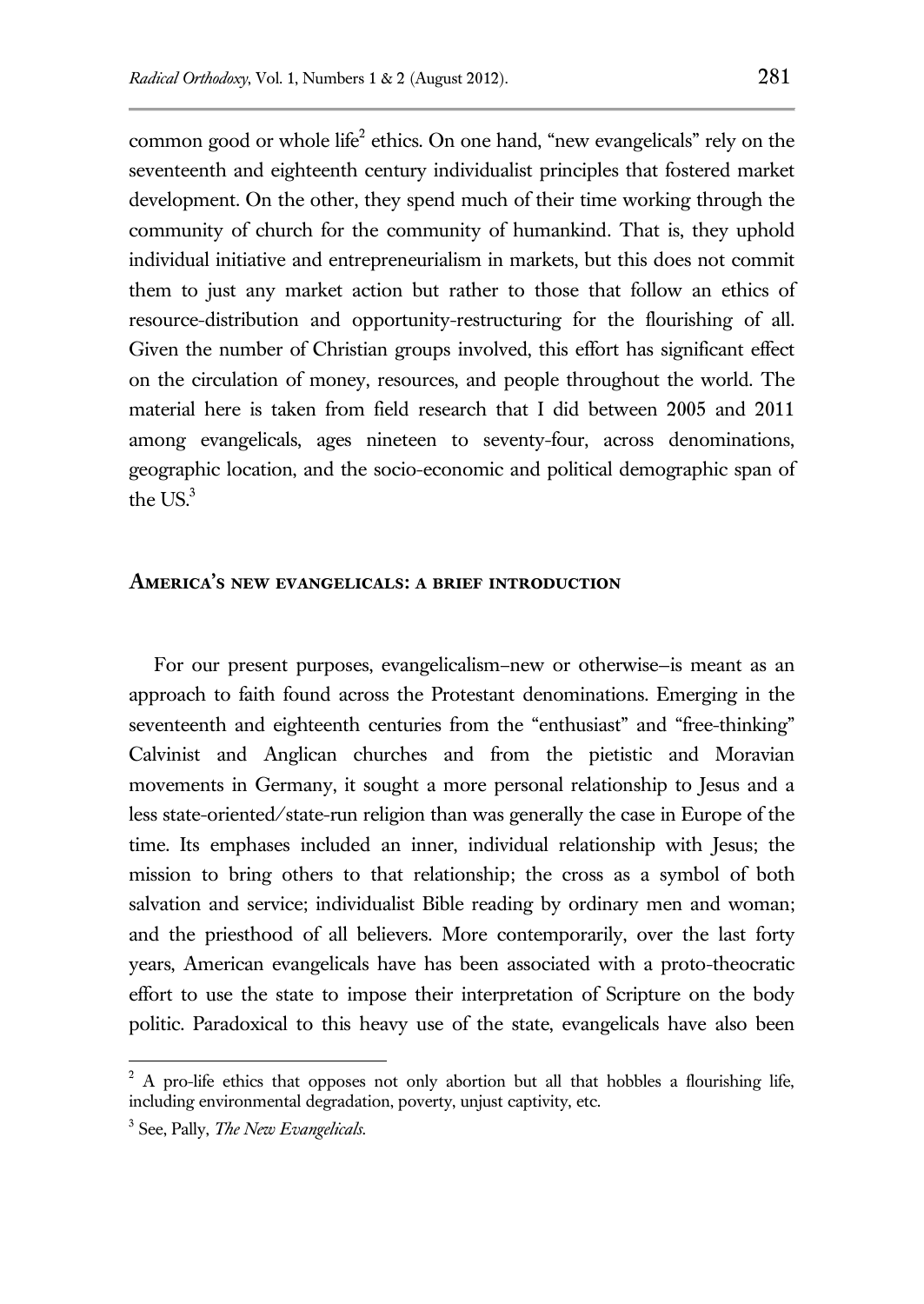associated with neo-liberal economics, in which light regulation of the market and "small government" overall are seen as the best approach to society's ills as they leave individual effort unfettered to solve them. In short, recent evangelicalism has looked like a grafting of fundamentalist government and Hayek/Milton-Friedman fundamentalist economics.

"*New* evangelicals," however, are those who differ in self-identification, aims, and means from both of these. They are neither small nor elite, coming to some 19 to 20 percent of the American population, $4$  distributed across denominations and the country. They follow the doctrinal beliefs mentioned above but eschew imposing their views on others. Indeed, in the political arena, they often eschew direct involvement in the state in robust support for church-state separation. This political stand, they hold, emerges readily from evangelical values. Since institutions of force, including government, can never be God's way, "new evangelicals" conclude that church and state should be kept distinct so that the church can pursue a more loving and just world through the sort of service taught in Scripture—something that states, however well-meaning or democratic, do not do.

Thus "new evangelicals" expect laws to be constitutionally based, aimed at the common good, and impartial towards religion so that all may have freedom of conscience and come to their beliefs freely. The church, for its part, should continue the tradition of a "contrast society," demonstrating radical love and care for one's neighbor. *Vis a vis* the state, it should pursue the "prophetic role"—not to *be* government but to "speak truth to power" and to advise government when it is unjust. This requires independence from political parties and sitting governments—a political stance with increasing emphasis. In 2005, *Christianity Today* wrote, "George W. Bush is not Lord… The American flag is not the Cross. The Pledge of Allegiance is not the Creed. 'God Bless America' is not Doxology." The magazine went on to reject the conflation of Biblical truths with

 $4$  People of faith not in the religious right come to 24 percent: the "religious left" at 9 percent of the US population (the older evangelical left, the Catholic left, and new, emergent churches); the "red letter Christians," who red-line Biblical passages as a guide to progressive politics, also at 9 percent; and religious centrists (liberal theology, moderate politics) at about 6 percent. The Catholic left, roughly 4-5 percent, must be subtracted from this 24 percent to arrive at a rough figure for the "new evangelicals", see, Pew Forum, "Religious Left".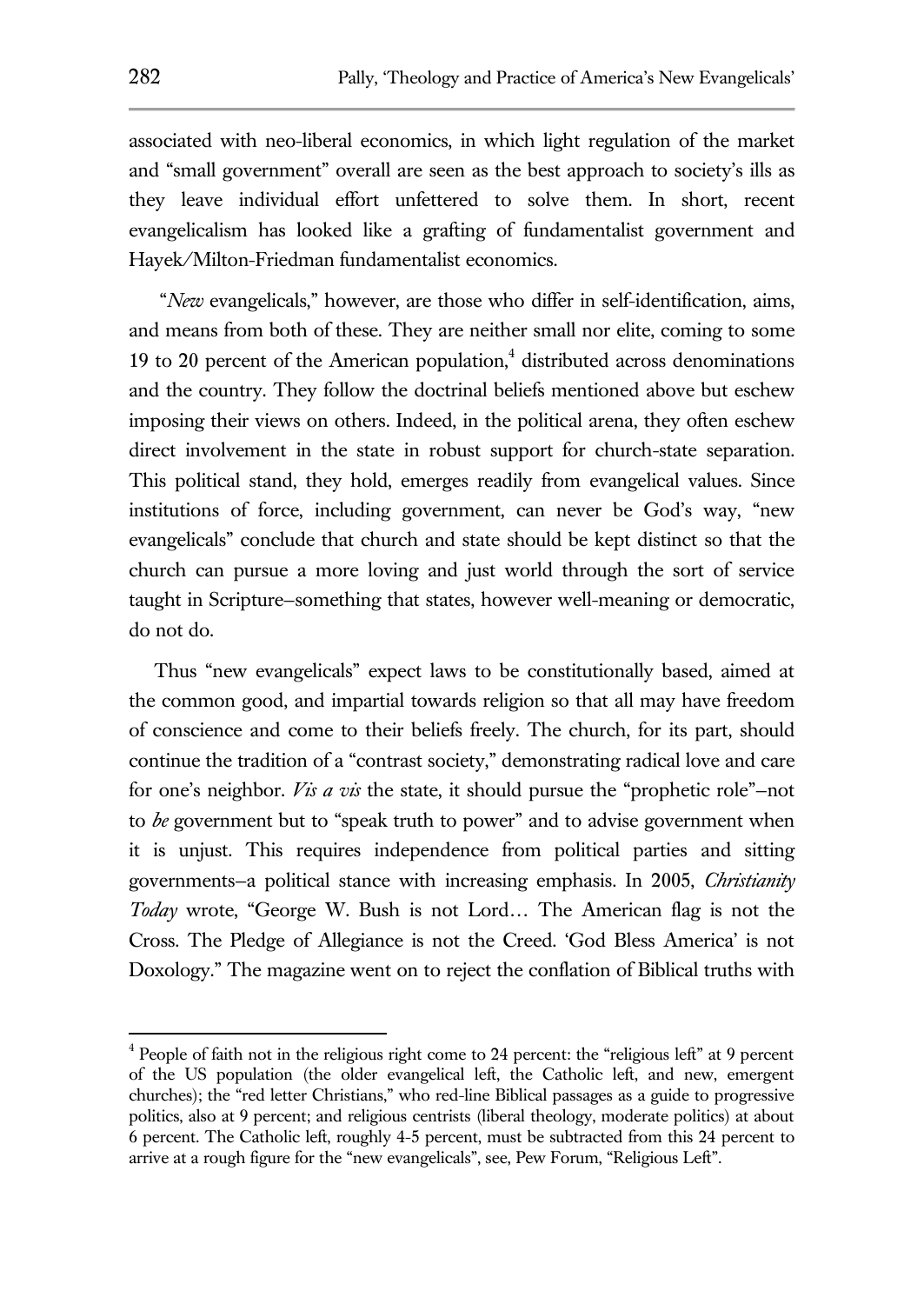American or Republican values, and of church with state.<sup>5</sup> In 2006, Frank Page, president of the conservative Southern Baptist Convention, warned, "I have cautioned our denomination to be very careful not to be seen as in lock step with any political party."<sup>6</sup> The 2008 Evangelical Manifesto was even bolder still. It called on evangelicals to distance themselves from party politics, lest "Christians become 'useful idiots' for one political party or another and… Christian beliefs are used as weapons for political interests."<sup>7</sup>

Reluctance to being "the Republican party at prayer" does not mean that white evangelicals no longer vote Republican. $8$  They do: 78 percent voted for George W. Bush in 2004; 74 percent voted Republican in the 2010 midterms. A mass evangelical shift toward the Democratic Party would be unlikely in any case because of opposition to abortion and traditional evangelical preferences for self-responsibility, community, and small government. Yet, in the 2006 midterms 41percent of white evangelicals were "happy" with Democratic wins; a third (32 percent) approved of the Democratic agenda.<sup>9</sup> In the 2008 presidential election, a third of white evangelicals under forty voted for Obama; 26 percent of older white evangelicals did (a four-point uptick from 2004), 36 percent of the less observant.<sup>10</sup> Evangelical PACs like the Matthew 25 Network formed to support Obama. Two evangelical ministers, Tony Campolo and Joel Hunter, helped write the 2008 Democratic Party platform. A third, Leah Daughtry, served as CEO of the Democratic National Convention Committee.

If political independence does not lead—as I suspect it will not—to mass defection to the Democrats, the emphasis on the prophetic role has yielded more of issue-by-issue policy assessment—leaning Democrat on environment and immigration reform, Republican on abortion, and independent on economic policy. In 2007, for instance, the National Association of Evangelicals (NAE) against the Bush administration—issued An Evangelical Declaration against

<sup>&</sup>lt;sup>5</sup> Shriver, "Evangelicals and world affairs," 4.

<sup>6</sup> Kirkpatrick, "The Evangelical Crackup."

<sup>7</sup> Evangelical Manifesto Steering Committee, "Evangelical Manifesto".

<sup>8</sup> African-Americans, including evangelicals, vote overwhelmingly Democrat, over 90 percent in most elections.

<sup>&</sup>lt;sup>9</sup> Pew Forum, "2006 Elections".

<sup>&</sup>lt;sup>10</sup> Pew Forum, "Much hope".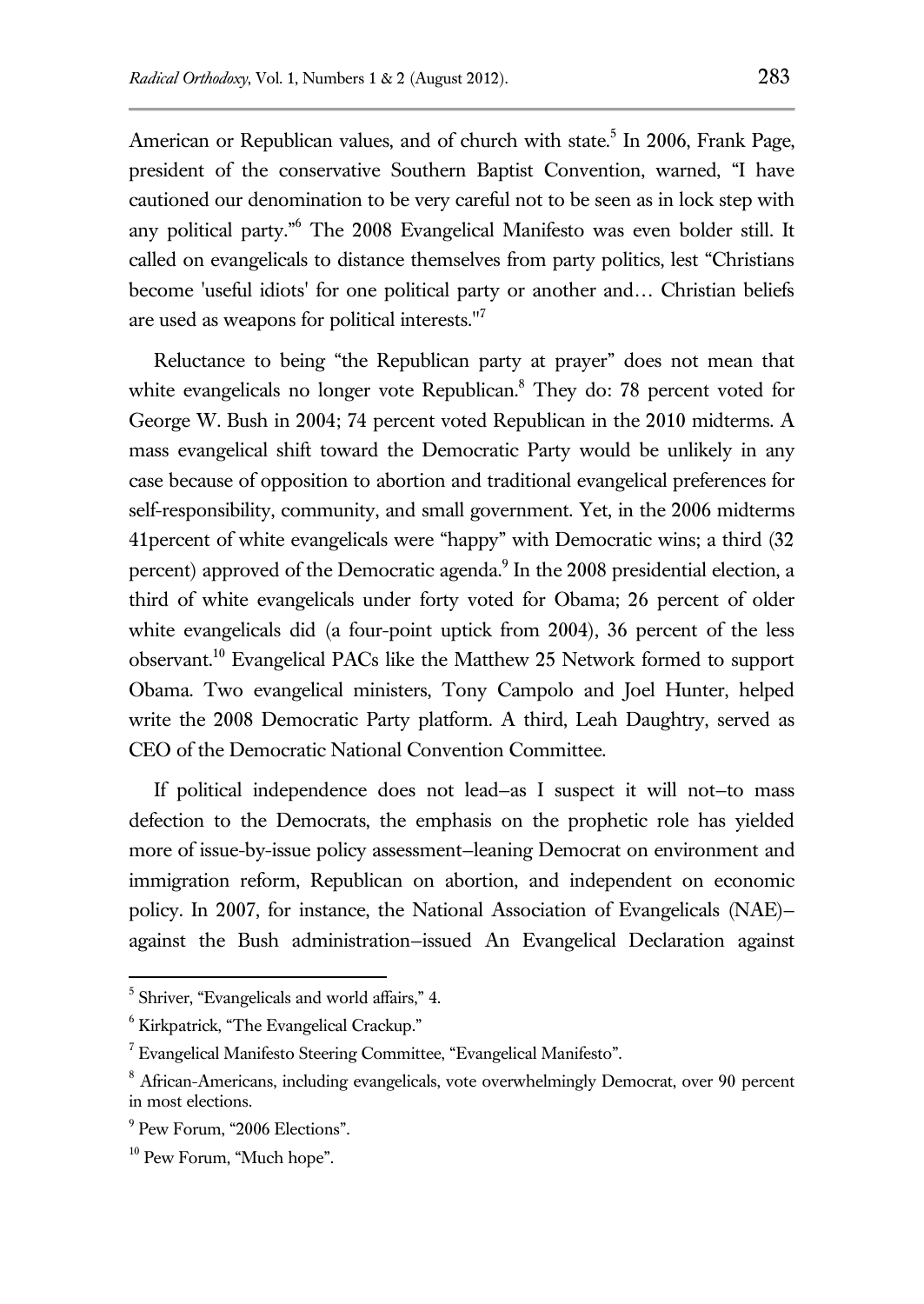Torture.<sup>11</sup> In 2009, 2010, and 2011, it repeatedly protested against Republican budget cuts for the needy, writing, "this is the wrong place to cut."<sup>12</sup>

"New evangelicals" have broadened their activism for a number of reasons, the first being generational, as idealistic young evangelicals reject the Prosperity Gospel<sup>13</sup> and religious-right politics of their parents, finding it materialistic, consumerist, and self-absorbed. Second are the cultural changes among evangelicals since the 1960s. Attitudinal shifts—about the environment, global connectedness, poverty, sexual relations, and migration—have proceeded not at the radical fringe but in Middle America, with an accompanying priorities shift. Still another reason is ethics amid a group that takes ethics seriously. The militarism and torture of the Bush years as well as the consumerism and ingroup-ism of the last forty prodded many evangelicals to self-reexamination. In their book, *Unchristian*, David Kinnaman and Gabe Lyons being this sort of questioning with chapters that include, "Hypocritical," "Get Saved!" (an overemphasis on evangelizing), "Antihomosexual," "Sheltered," "Too Political," and "Judgmental."<sup>14</sup> A fourth reason is the de-professionalization of service work. As ordinary Christians began in increasing numbers to live and serve among the poor in the US and out, the focus of their activism shifted towards economic justice and environmental protection, which, they hold, are often linked.

I alluded earlier to the nature of this work: *not only alms-giving but by redistributing resources and restructuring opportunity* for those whom the market has ignored or poorly served. Roughly, it works this way: Capitalist markets rely very basically on capital/credit, resources, skills, information, and their transfer or distribution. "New evangelicals" assess market functioning not according to profits only but according to Scriptural standards of life and the common good the flourishing of all persons with dignity. Where market functions and/or results violate these standards, "new evangelicals" work to re-organize any and all of these—capital/credit, resources, skills, information, and their transfer—for the sake of those whom the market has failed or ignored.

<sup>&</sup>lt;sup>11</sup> NAE, "Against Torture".

<sup>&</sup>lt;sup>12</sup> NAE, "Circle," Christian leaders," and "Aid".

 $13$  Where belief in Jesus ostensibly brings not only spiritual uplift but material success.

<sup>14</sup> Kinnaman, Lyons, *Unchristian*.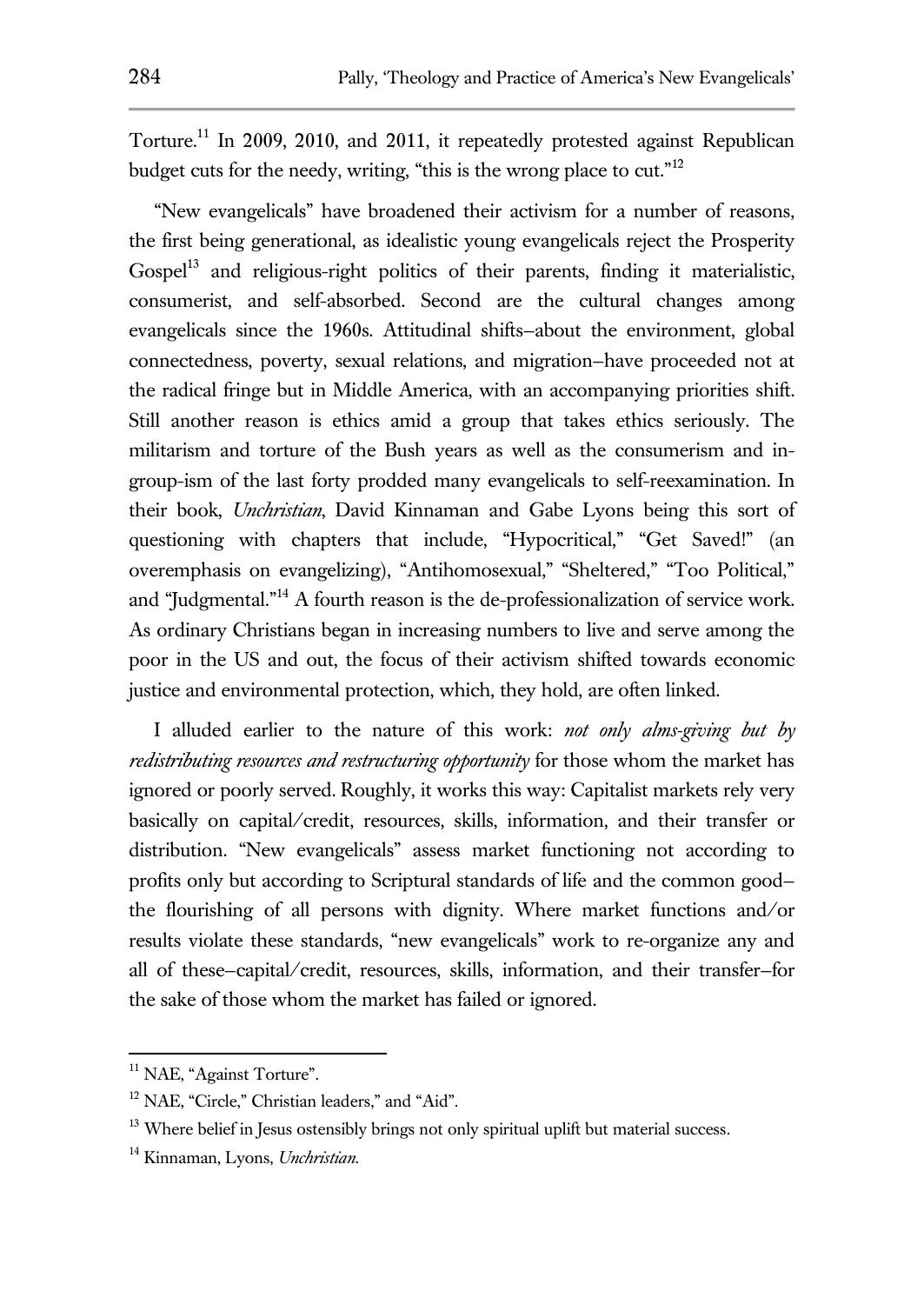Thus, *common good or whole life economics does not change market relations (supply and demand, etc.) but changes relations within the market—*prioritizing them and embedding them in common-good standards, and thus it changes the market itself. To explain a bit further, I'll describe first evangelical support for the entrepreneurial market and then their efforts to restructure opportunity by embedding it in a whole life ethics for the common good.

#### **Evangelical support for the market**

Historically, American evangelical support for the entrepreneurial, capitalist market was nudged along in direct and indirect ways by doctrine, beginning with the Protestant charge to each individual to further his bond with God by maintaining a life of moral conduct—a mandate to self-responsible moral striving. (The idea here echoes but is not identical to the Weberian argument, which emphasizes the Protestant rationalization of life but to which we might add the importance of striving that emerged from Protestant theology and practice.)

"Self-responsible striving" is two things: one, self-responsibility: on the evangelical view, relationship to God and wrestling with his precepts is not the sort of thing others can do for you. No matter how well-trained ecclesiastical leaders may be and no matter helpful one's church community, living these parts of your life is at bottom not something they can perform. Two, striving: what we do in this meager life is strive asymptotically forward. While this originally meant striving towards the divine, striving became a muscle well-exercised and applied to many arenas of life, emphatically to the economic. The broadening of "striving" follows from one of Protestantism's prime innovations, the extension of the sacred beyond circumscribed arenas like the monastery to all life endeavors. To compress a complex area the theology, if what we do in the realm of the sacred is to strive towards God, and the sacred is indeed everywhere, then we are to strive everywhere—originally towards God but soon, in emerging Protestant cultures, towards things of value more generally. Moreover, if on the Calvinist view—the ancestor of much American evangelicalism—Jesus meant each Christian to develop his or her "calling" within the church, and the church is now everywhere, then we should develop our callings everywhere—originally to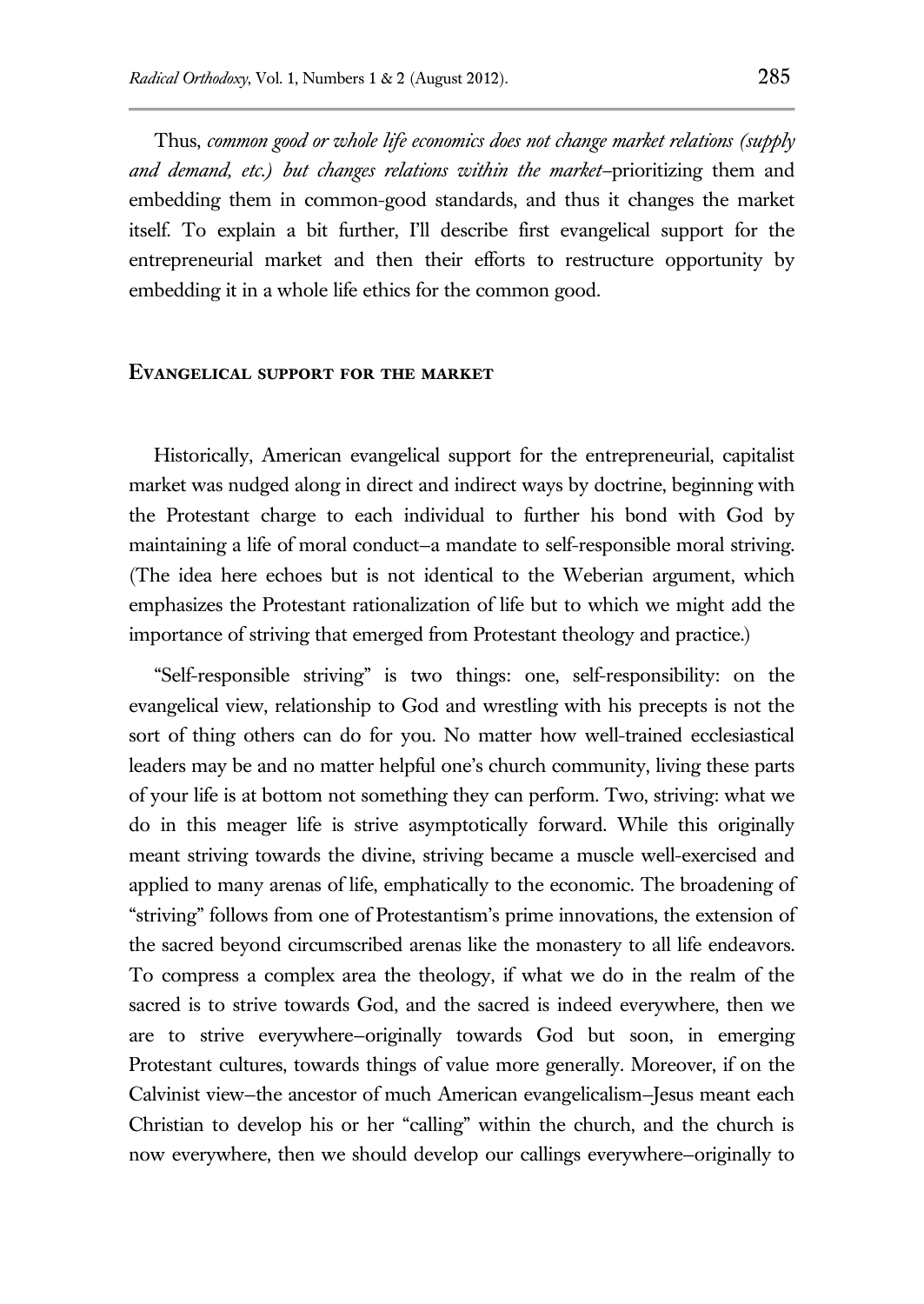further God's kingdom but gradually to further things of value more generally. To be sure, the expansion of "striving" may have been more of a socio-cultural than doctrinal development in early modern Northwestern Europe, spurred by Protestantism's interaction with its surroundings—growth in trade and cities; increased legal, physical, and socio-economic mobility; and the breakdown of the commons through enclosure, all of which support self-reliant striving. But that it had a strong cultural component does not mean that it didn't have significant effect or that Protestant ideas weren't a part of it. Do-it-yourself moral uplift served as precedent and model for do-it-yourself uplift across the board.

A second aspect of doctrine that came to undergird self-reliance and depress dependence on authorities is the evangelical understanding of the human and divine realms. As all human governments are fallen, the kingdoms of the world may never be confused with the kingdom of God. Each individual must work out in her own life how to witness it, not follow tradition, sitting authorities, or the status quo. This too became a muscle well exercised and broadly applied, early on in the demands for freedom of conscience. By the mid-sixteenthcentury, Sebastian Castellio, after feeling the pinch of Calvin's police powers, deconstructed heresy as a disagreement among reasonable men in which authorities had no special claim to truth.<sup>15</sup> He died, somewhat fortunately, before Calvin could put him on trial, but people who look at the world this way do not take kindly to government regulation, in matters of faith or more generally.

These ideas are available to believers across Protestantism, but *dissenting* Protestants, which evangelicals were, became determinedly self-reliant in response to the oppression and marginalization by states and the state churches that had emerged from the Westphalian territorialization of religion. After 1648, those on whom they might have relied were often their persecutors. Roger Williams, father of the American Baptist movement, was among the most passionate seventeenth-century advocates of self-reliant anti-authoritarianism. In his *The Bloudy Tenent of Persecution for Cause of Conscience* (1644), he argues in nearly full modern voice that government pertained to the defense of individuals, property, and peace; church was concerned with "spirituall and Soul-causes,

<sup>15</sup> Castellio, *Concerning Heretics*, especially 123, 129, 132-135, 222-225, 251-253.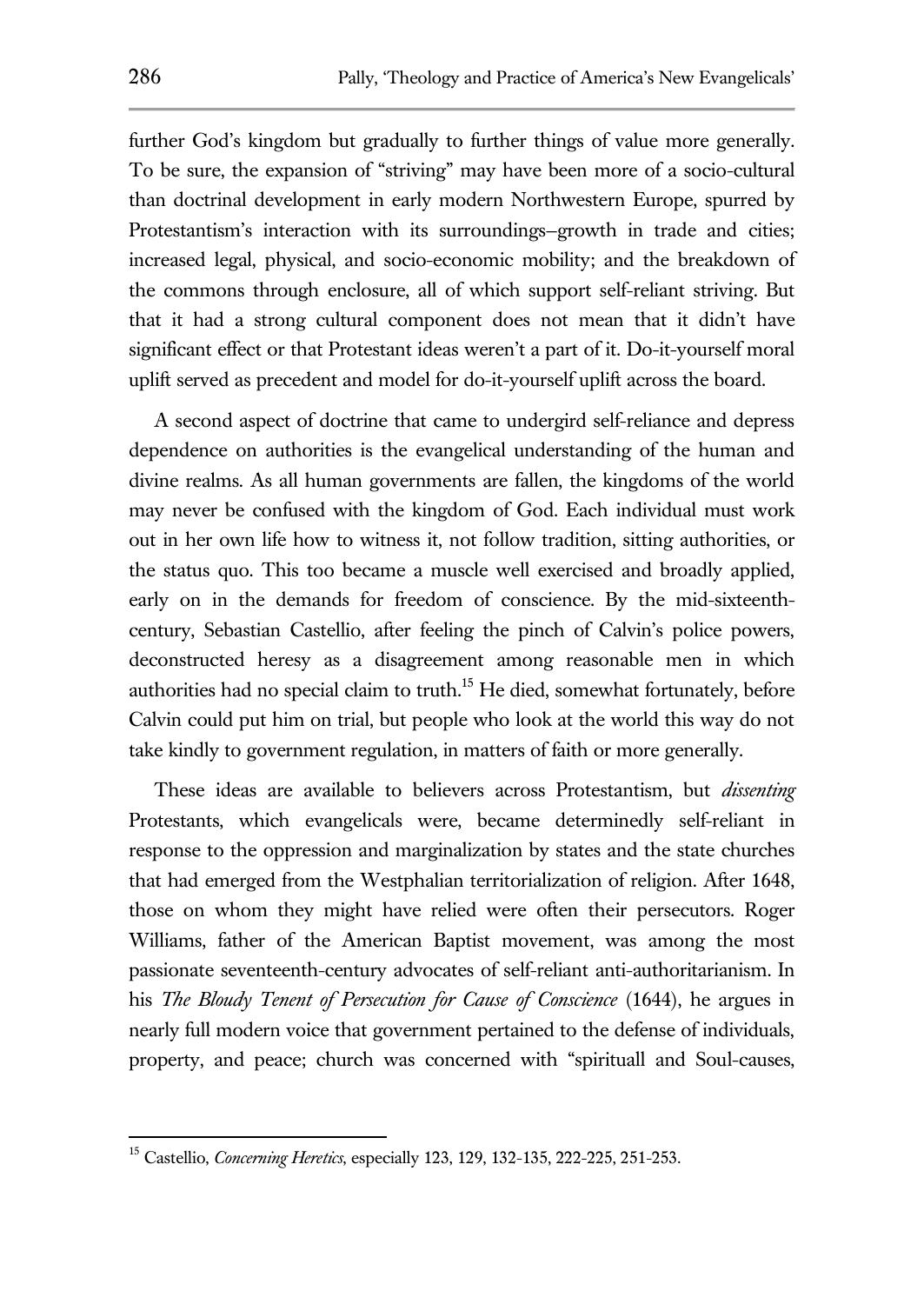which could never be decided by man."<sup>16</sup> Pointedly, they could never be decided by authorities political or ecclesiastical but only by individual conscience. *Bloudy Tenent* preceded John Locke's similarly argued *Two Treatises on Government* by 50 years, though Williams's efforts went unappreciated by Massachusetts's state church, which expelled him in 1635-36.

In colonial America, self-responsible striving, the doctrine of two kingdoms, and the dissenter's suspicion of authorities was soon in synergistic play with the rough nature of American settlement. One could not rely on authorities or the state because there was little of either—and what there was, was resented as British meddling. Survival depended on do-it-yourself individualism and voluntarist associationism. Moreover, it encouraged multi-faithed immigration, as the colonials needed every helping hand regardless of creed. The absence of an authoritative state church and the promise of freedom of religion were advertisements aimed at Europe's discontented. America's "perfect equality and freedom among all religious denominations," Tench Coxe of Pennsylvania declared, would lure Europe's persecuted dissenters; "they will at once cry out, America is the 'land of promise'."<sup>17</sup> Even in colonies with nominal established churches<sup>18</sup> (Massachusetts, Connecticut among others), arguing that doctrine should be policed by authorities became increasingly unproductive in a heterogeneous nation struggling to get on its feet. Maryland passed its Religious Toleration Act, applying to all Trinitarian Christians, in 1649—just a year after the Westphalian Treaty in Europe, which made faith exactly a matter policed by the state. Pennsylvania, Rhode Island and Carolina were, since their inceptions, experiments in toleration. The Puritans in the most theocratic colony of Massachusetts Bay by the 1660s created the Half-way Covenant, a form of baptism for those who did not hold to Puritan belief. That state churches and the primacy of authority over the individual fit poorly with colonial development does not mean that they were not tried; it just means that they did not endure.

<sup>16</sup> Williams, *The bloudy tenant*, 153-160, 250, 343.

 $17$  Jensen, "The documentary history," Vol. 18, 278-285.

<sup>&</sup>lt;sup>18</sup> After America's earliest settlement in Jamestown nearly foundered just three years after its establishment in 1606, London dispatched Sir Thomas Gates to impose martial law and religious observance on the wayward community; non-conformity was a capital offense in seventeenth century Connecticut and Virginia.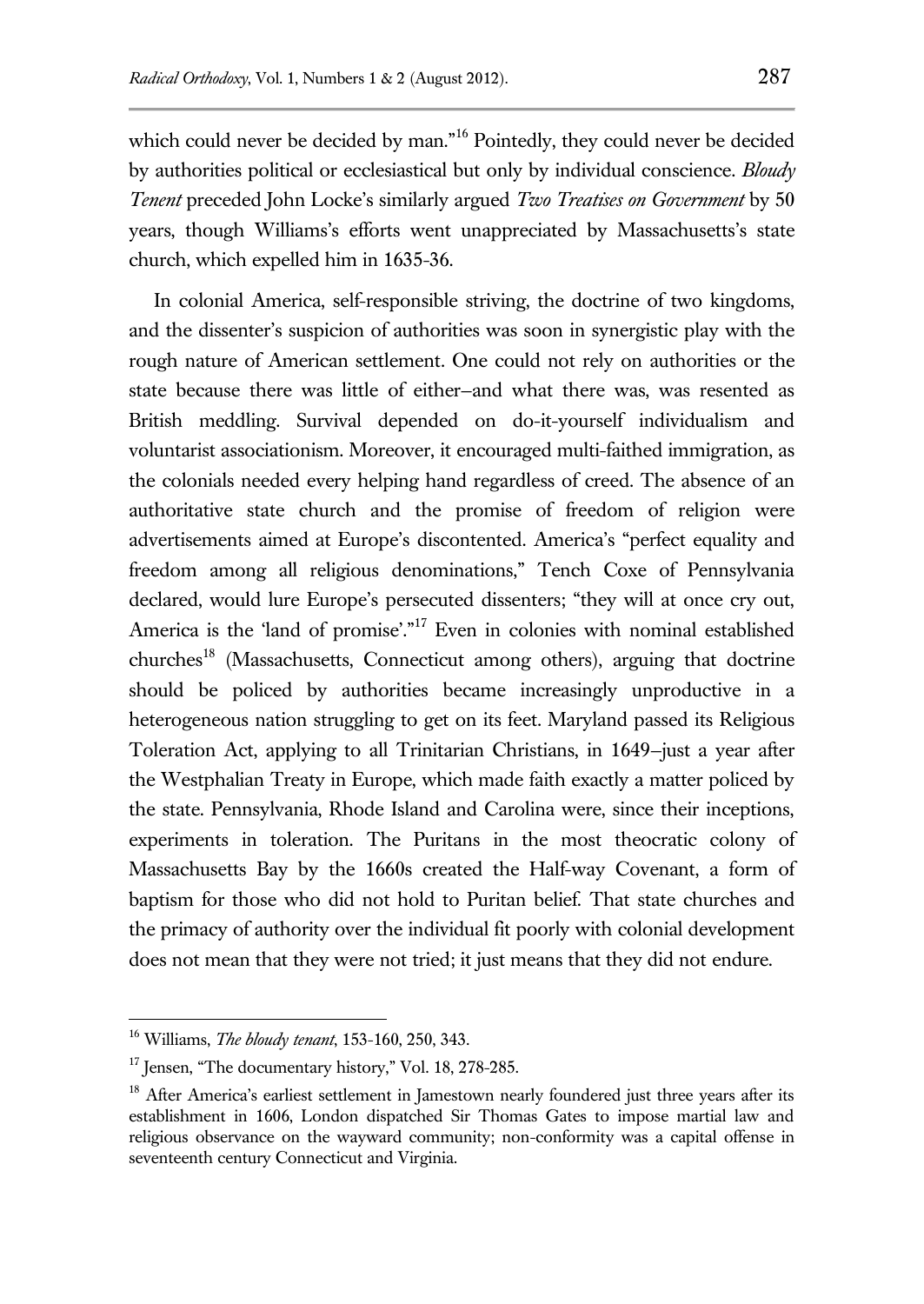American colonials instead turned increasingly to the Commonsense Moral Philosophy of the Scottish Sentimentalists, which emphasized the common man's ability to make moral judgments and thus govern himself in matters religious and political. Though a few of the more orthodox colonial ministers lambasted Commonsense Moral Philosophy, its most ardent defenders were American ministers themselves. For it allowed ministers to believe, as insubordinate sentiment grew, that their flock would nonetheless remain Christian and moral without disciplining authorities, indeed out of their own common sense. Rebellion against the usual guardians of morality—social hierarchies, monarchies, and state churches—would not yield immorality or chaos.

By the early eighteenth century, these elements had come together—the selfresponsibility and anti-authoritarianism of evangelical doctrine, the dissenter's suspicion of authority, do-it-yourself survivalism, and Commonsense Moral Reasoning—and left America with a logic somewhat different from that in Europe's territorialized religions. While in Europe there were two terms, church and state, in America there were three: church, state, and experimental, antiauthoritarian civil society, where much of America's religious experience took place.

The results were evident by the First Great Awakening of the 1730s-1740s. Evangelical preachers told people to trust not even their own churches but in "self-examination" and declared the "absolute necessity for every Person to act singly."<sup>19</sup> Moreover, as evangelical preachers attracted adherents away from the mainline churches, it became obvious that people had choices that were not easily restricted by authorities. Indeed, many preachers themselves were spiritual entrepreneurs, working outside established institutions and competing with each other in the marketplace of faiths. The First Great Awakening was a festival of new ideas preached by untutored, self-appointed men and women inspired to try out their beliefs.

They experimented, perhaps most consequently with Arminianism, popularized by the brothers Charles and John Wesley. Arminianism re-imagined the Calvinist emphasis on God's grace to accent man's role in his redemption.

<sup>&</sup>lt;sup>19</sup> Wood, "American religion," 61.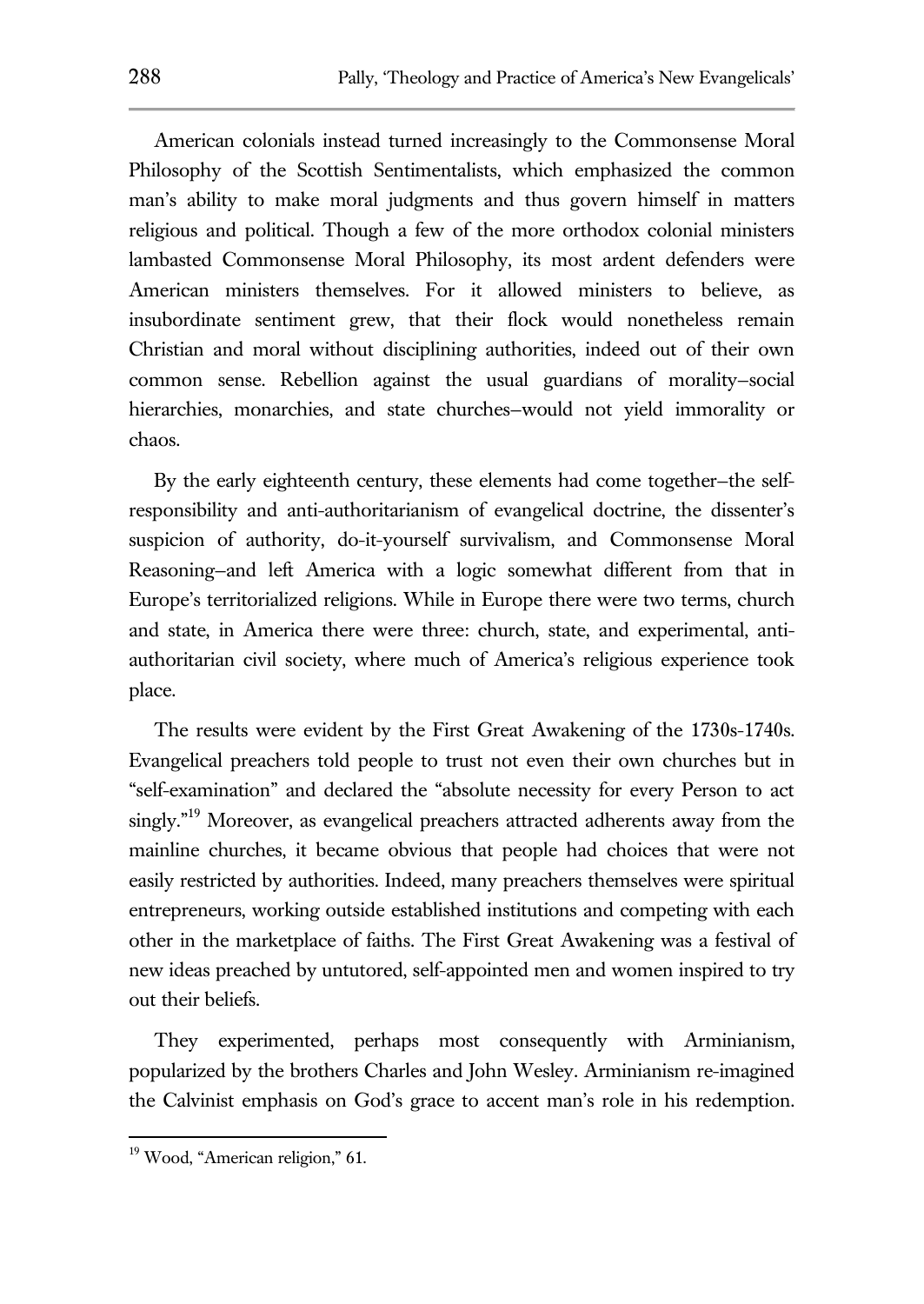While free will allows man to sin, prevenient grace (grace in this life) also allows man to choose Jesus' way. That is, if *you* choose Jesus, you are saved. To be sure, European Calvinism had already set the stage for this self-directed emphasis. Pietistic doctrine held that man's fervent feeling and asceticism could bring one to community with God in this world, an idea in substantial contrast with the more traditional salvation *in spe* (hope) but not *in re* (reality). Calvinism offered the doctrine of "eternal security," in which those who believe in Jesus' sacrifice have the gift of perseverance-in-faith until death, which was taken as a sign of salvation. Calvinist doctrine also held that those who act as God wills them to act may take their good deeds as a sign that God works through them.

While Europe's Calvinists worried whether their good acts and "perseverance-in-faith unto death" were indeed signs of salvation, the focus on their own behavior foreshadowed the God-to-man shifts writ large in America. There, the Methodists, for instance, not only followed Arminianism but also included the human acts of repentance and church practices as triggers to salvation. Heirs of the seventeenth century British Laudian tradition included goods works. The strict Calvinists among the colonials thought this had gone too far, and Jonathan Edwards, among America's most influential colonial ministers, preached against this Methodist-Arminian tendency. But in self-reliant America his opposition got somewhat lost in the din. After serving his congregation for decades, he was relieved of his duties in 1749 in a dispute about who counts as a Congregationalist. Edwards held that only full church members—not Half Way covenant-ers or those who had merely been baptized be allowed full church privileges, including the Lord's Supper. But this was too exclusionary for the people of Northampton and too dependent on God's grace and full conversion experience. Even Edwards's grandfather had held that baptism was sufficient for full church privileges—doctrinal and civil—and Edwards had to step down to make room for greater church flexibility.

Evangelicals—unsurprisingly, given their anti-authoritarian history—were ardent supporters of the new ideas about self-rule: republican tripartite government, checks and balances, and a sovereign body bound by natural law. The Presbyterian Benjamin Rush in 1791 wrote to the Baptist minister Elhanan Winchester saying, "republican forms of government are the best repositories of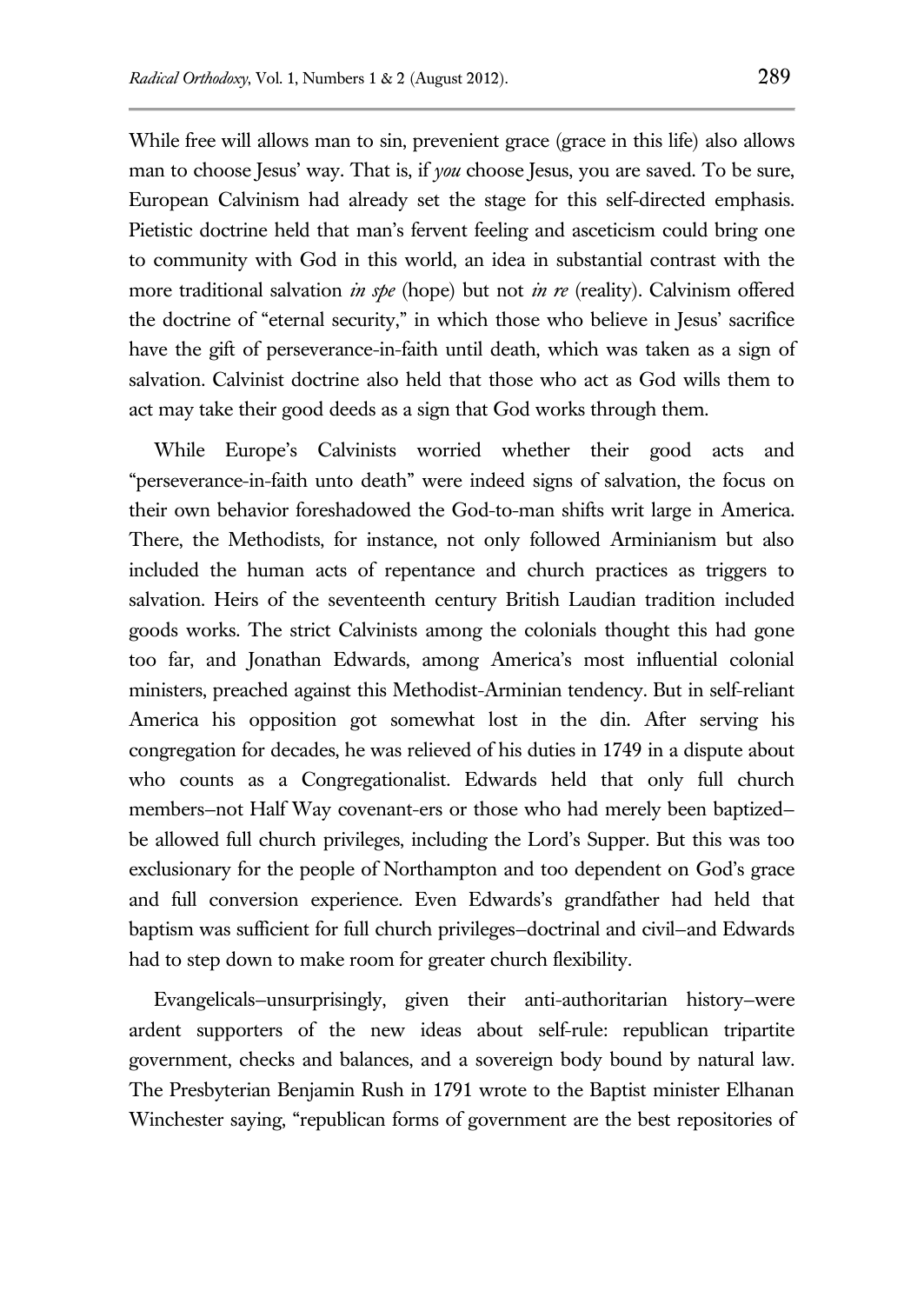the Gospel."<sup>20</sup> When the time came, they backed the revolt against the British. One of the most popular if controversial figures in early America, the Baptist John Leland, wrote, "Rebellion to tyrants is obedience to God."<sup>21</sup> He inscribed this on a 1,235-pound wheel of cheese and presented it as a gift to Thomas Jefferson. The more reserved Rev. Witherspoon of Princeton University said, "If your cause is just—you may look with confidence to the Lord and entreat him to plead it as his own… At this season, however, it is not only lawful but necessary, and I willingly embrace the opportunity of declaring my opinion without any hesitation, that the cause in which America is now in arms in the cause of justice, of liberty, and of human nature."<sup>22</sup>

After the revolution and through the ante-bellum period, evangelicalism grew into America's predominant faith. The number of Methodist churches rose from twenty in 1770 to 19,883 in 1860, a 994.1 multiple of increase, the number of Baptist churches, from 150 in 1770 to 12,150 in 1860, an eighty-one multiple of increase. In the same period, the more traditional Congregationalist churches increased by a factor of 3.6, Anglican by a factor of 6.0, German Reformed by 4.7, Dutch Reformed by 4.4 and Roman Catholics by a factor of 51, owing to the increase in immigrants from Ireland.<sup>23</sup> By the middle of the nineteenth century, during the Second Great Awakening, the evangelical Methodist and Baptist churches alone accounted for two thirds of American Protestants.

Evangelicals created voluntary associations that touched every area of civil and spiritual life. For comparison, the largest U.S. government operation of the era was the postal service, but by mid-century, evangelical associations had double the employees, twice as many facilities, and raised three times as much money.<sup>24</sup> They were active in public education, temperance, and overseas liberation movements; they protested sexual trafficking, Chinese foot-binding, and Indian suttee. They argued on both sides of the slavery issue. Though evangelicalism held great sway among educated and middle classes, many

<sup>20</sup> Rush, *Letters,* 1:6111.

<sup>21</sup> Cutler, *Life, Journals*, 2:66-67.

<sup>22</sup> Jensen, *The documentary history*, vol. 18, 278-285.

<sup>23</sup> See Carwardine, "Methodist ministers" 134; Smith, *Revivalism,* .22; Goss, *Statistical history*, 106.

<sup>24</sup> Noll, *America's God,* 182, 200-201.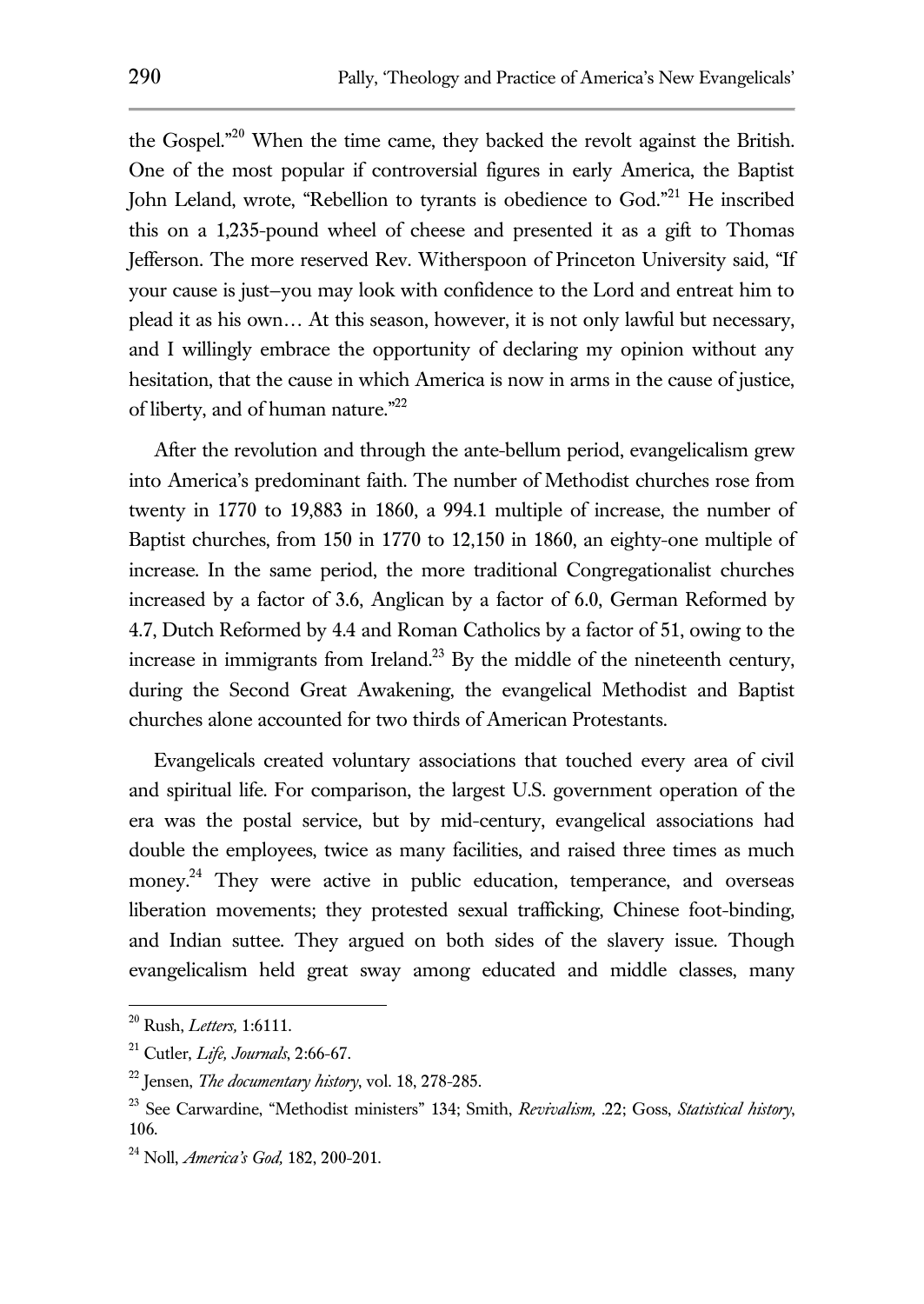churches were radically progressive: anti-Federalist, Jeffersonian, Jacksonian populists, against bankers and landlords, and supportive of women preachers and black churches. <sup>25</sup> As before, individualist anti-authoritarianism was a leitmotif. In 1843, the Methodist Quarterly Review boasted about being "unsparing iconoclasts" ready to question any received wisdom.<sup>26</sup> Two mid-nineteenth century Kentucky revivalists, Robert Marshall and J. Thompson, had this to say, "We are not personally acquainted with the writings of John Calvin, nor are we certain how nearly we agree with his views of divine truth; neither do we care."<sup>27</sup>

After the Civil War, evangelicalism competed with urbanization and industrialization but remained a potent, often radical civil society force and antiauthoritarian critic. Between 1860 and 1900, membership in the major Protestant groups, many evangelical, tripled.<sup>28</sup> Investigating the new industrial and urban poor, Dwight L. Moody, the most popular preacher of the day, lambasted business for paying starvation wages and set up schools for young women and men (in that order). Throughout the nation, evangelicals threw their political support behind the populist leader William Jennings Bryan, who ran for president three times on a pro-worker, pro-farmer platform (1896, 1900, 1908). Under the leadership of Walter Rauschenbusch, evangelicals developed the Social Gospel, which both ran programs for the poor and provided an early critique of laissez-faire capitalism at a time when the courts and both federal and many state governments supported the new capitalist classes over labor. "Nations do not die by wealth," Rauschenbusch noted, "but by injustice." The church, in its "prophetic role," was obligated "to act as the tribune of the people."<sup>29</sup> Rauschenbusch's book, *Christianity and the Social Crisis*, is hostile to Jews and Catholics and reflects the self-congratulatory view that Protestantism would bring wealth, health and democracy worldwide. Yet along with Upton

<sup>25</sup> see, Hatch, *The Democratization of American Christianity*.

<sup>26</sup> Moorhead, "Prophecy, Millennialism," 297.

<sup>27</sup> Hatch, *The Democratization*, 174.

<sup>28</sup> Marsden, *Understanding Fundamentalism and Evangelicalism*, 12.

<sup>29</sup> Rauschenbusch, *Christianity and the Social Crisis,* 265, 284; the book was re-released in 2007 with commentaries by Cornel West, Jim Wallis, and Richard Rorty, who is Rauschenbusch's grandson.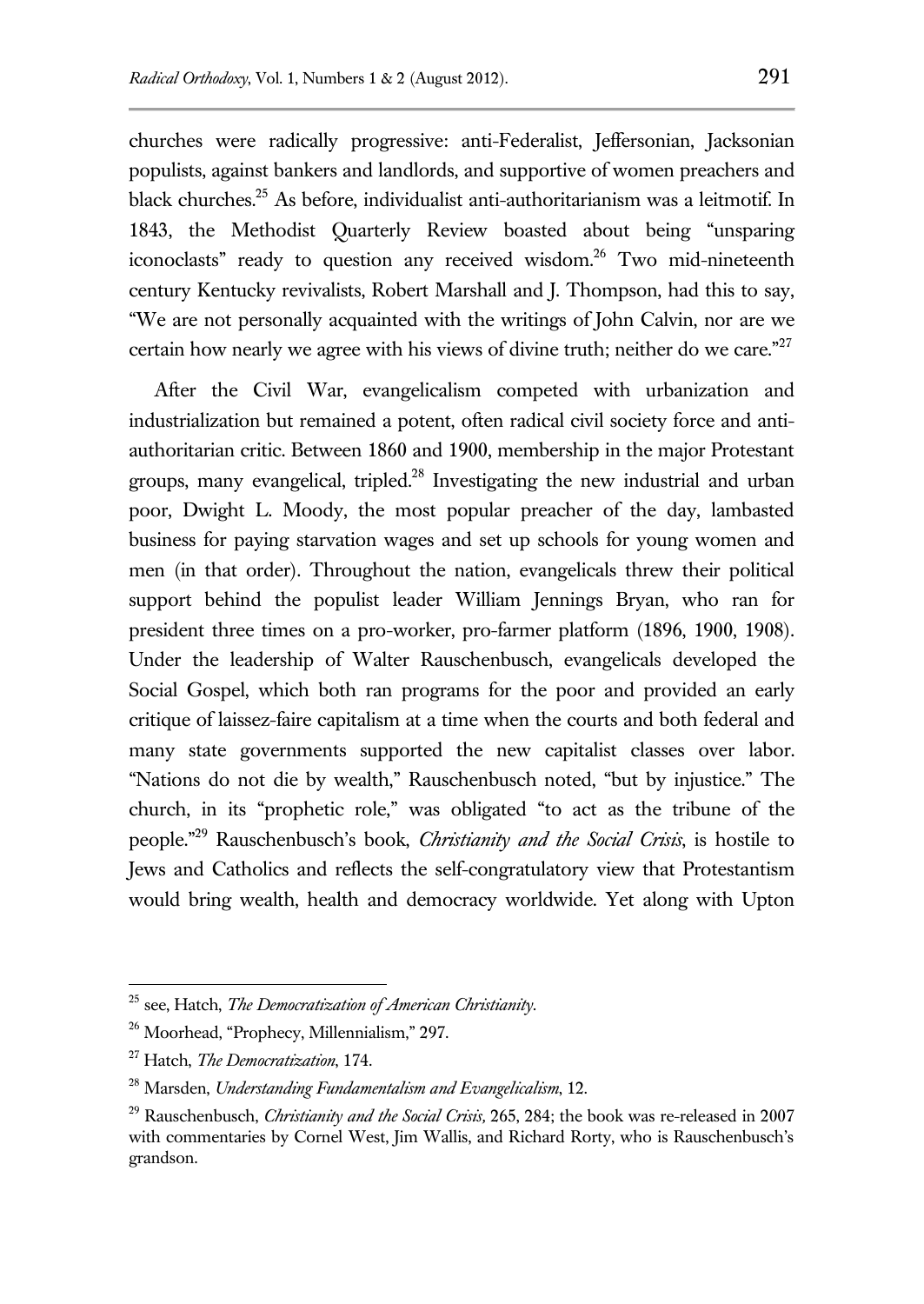Sinclair's novel *The Jungle,* it helped kindle the early twentieth century Progressive Era of economic reform.

#### **Evangelical whole life economies for the common good**

"New evangelical" activism today draws much from the spiritual and sociopolitical efforts of the eighteenth and nineteenth centuries, most notably its mix of do-it-yourself-ism and common good ethics. In current neo-liberalism, these may appear opposed—with do-it-yourself-ism tending towards doing for only the self (and the sorts of financial practices Greg Smith described in his March 14, 2012 *New York Times* article, "Why I am Leaving Goldman Sachs"<sup>30</sup>) while common good ethics directs resources to communities, the environment, and the needy. Yet for the evangelicals of America's first 290 years and for "new evangelicals" today, the ethos of self-responsibility doesn't end only with profitmaking for the self. Nor is it assumed that individual profit-making necessarily contributes to what benefits those other than oneself. Indeed, this tradition of evangelical thought catches a contradiction in classic liberalism: the inequalities left by procedural neutrality and the notion of liberty as the absence of restraint. One prime tenet of classic liberalism is the ontological primacy, dignity, and value of each person as a completed, separable individual—one whose identity, worth and rights are not dependent on her location in a nexus of relations but are hers on her own. This does not mean that group entities are nothing more than collections of such individuals, but it is often assumed so. Another key tenet is the value of this individual's freedom to pursue life's opportunities as she sees fit with as little interference as possible—either positive interference (being told what she should do) or negative interference (what she should not). These are often taken together—the first as either a description of reality or normative principle that undergirds the second. That is, respecting the fact and value of the individual means blocking persons or institutions that might constrain her choices and actions. Yet this leaps falsely from what is actually or normatively the case to a judgment about policy. The first—the fact, dignity and value of the

<sup>30</sup> http://www.nytimes.com/2012/03/14/opinion/why-i-am-leaving-goldmansachs.html?pagewanted=all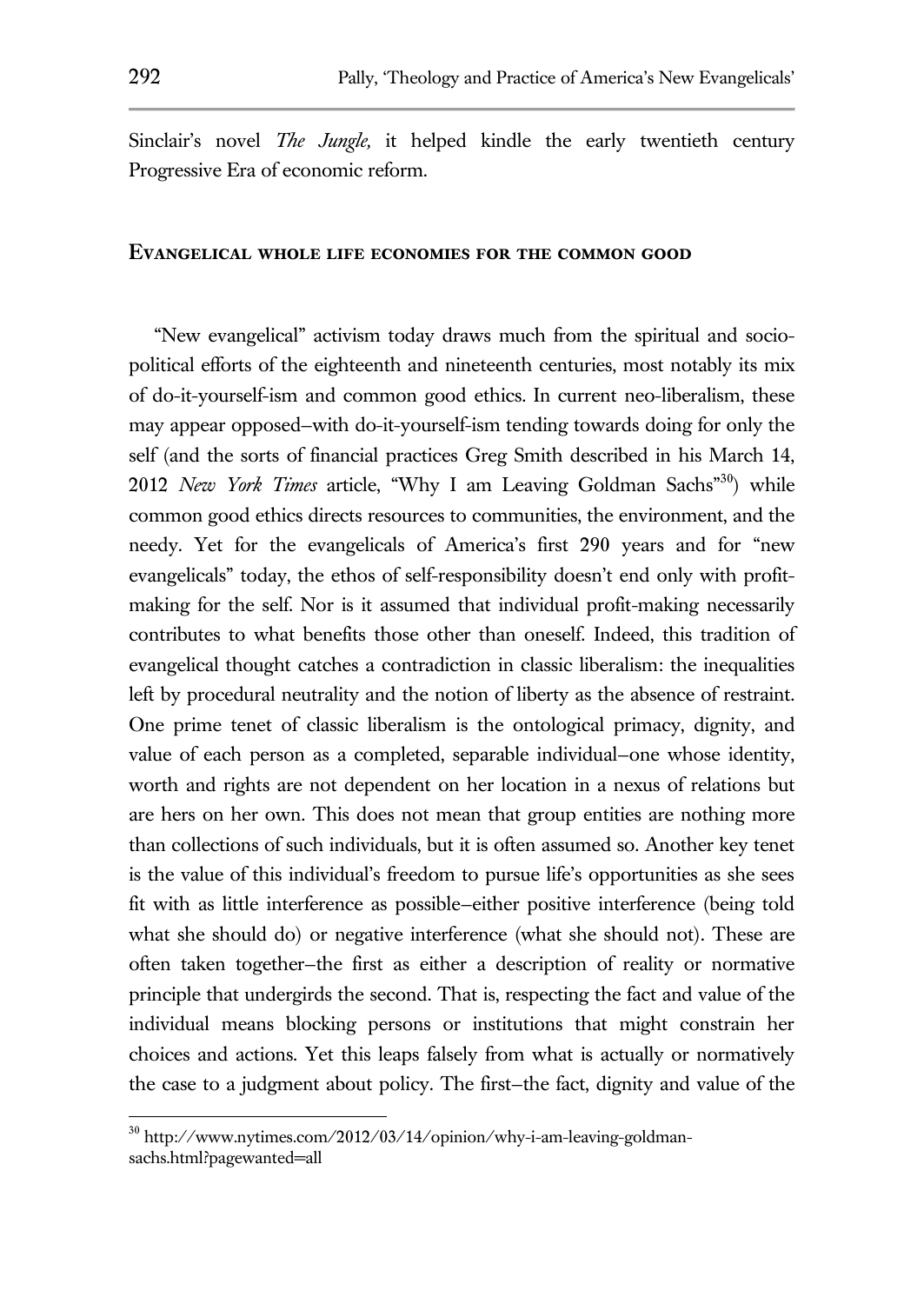individual—is often not achieved by the second—presenting her with as little interference as possible. In an extreme example, the choice to be a crack-cocaine addict doesn't easily allow one to pursue many of life's opportunities; in a more common example, neither does poverty or the lack of education, health care or friends. If the ideal is for society—government, family, community, and religious, occupational or other traditions—to recede in order to leave the individual with an open field in which to develop herself, she might be left with little opportunity to pursue opportunity.

Rather than end in this classic muddle, "new evangelicals" take selfresponsibility as a mandate to form civil-society institutions that in fact intervene so that conditions wrought by the market may be re-wrought when they violate common good/whole life ethics. The fact and value of the individual as a separable person with inalienable rights are retained, but precisely because of this value, the second idea—the consistent policy of the open field and freedom as absence of restraint—is not.

"New evangelicals" come to this also through doctrine. The ideas below are not meant as a review of "new evangelical" theology but rather as commonlycited points that serve as vision for economic justice and sustenance for the work involved.

One might begin with the reason for reading Scripture in the first place—both to historicize ethics and to resist historicizing them. Reading a text with transcendent authority on one hand places current ethical claims—ideologies, discourses, legal systems, political "realities" and "necessities," and the assumptions behind them—into historical perspective, reminding us that the principles currently thought right (or best under the circumstances) are the results of historical conditions and contingency. That other men and women of good will have thought quite different principles to be right and true might prod us to reflect on what we take to be our truths. On the other hand, reading a text with transcendent authority allows us—if we take its transcendence seriously—to ponder a vision of a just world that is not a variant of what's found in the historical or contemporary range. "The first task of the church [the community that reads Scripture]," Stanley Hauerwas writes in *A Community of Character*, "is not to supply theories of governmental legitimacy or even to suggest strategies for social betterment. The first task of the church is to exhibit in our common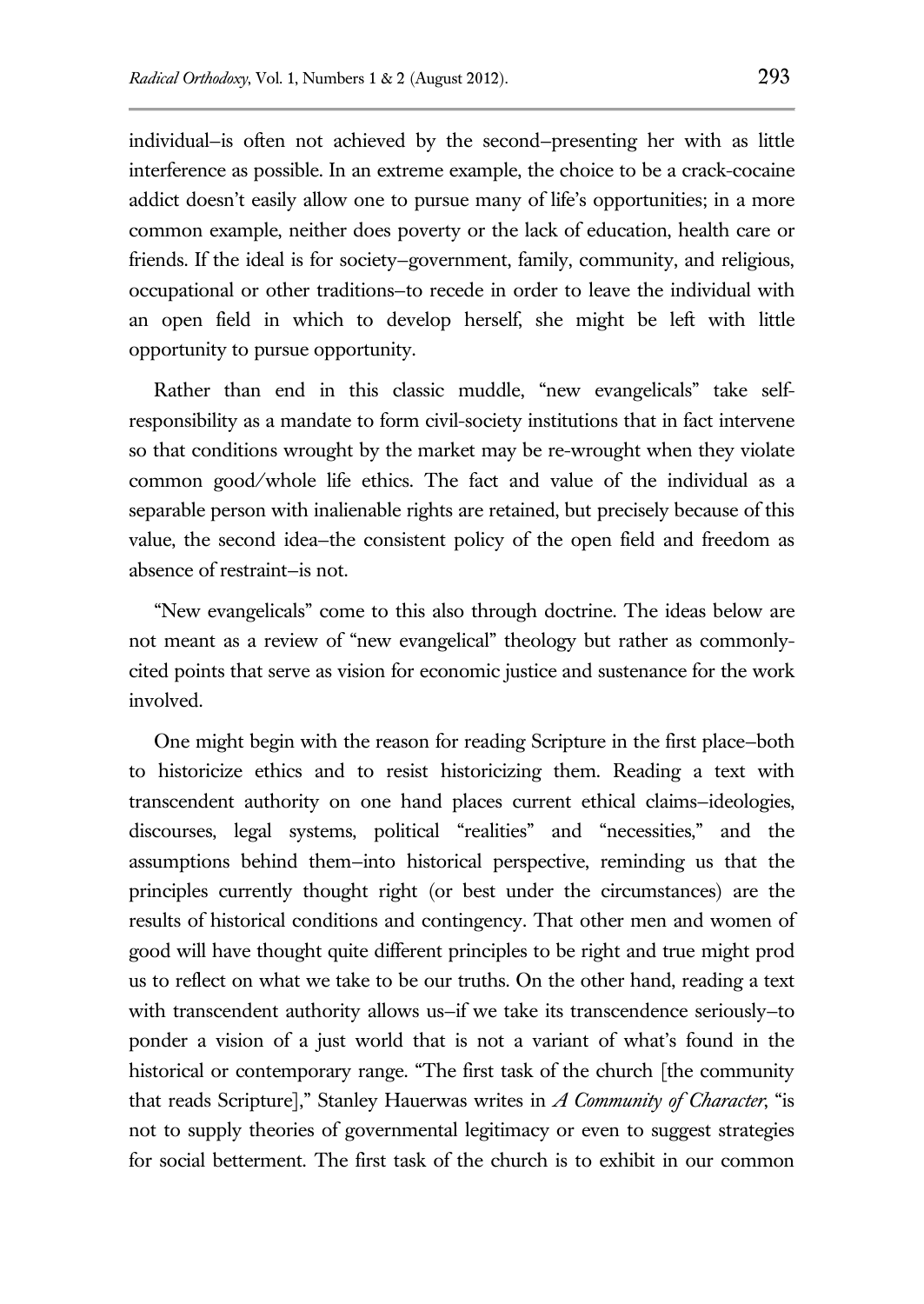life the kind of community possible when trust, and not fear, rules our lives…by taking seriously its task to be an alternative polity, the church might well help us to experience what a politics of trust can be like."

A polity of trust is an idea from outside the usual political discourses, based as they are on notions of "naturally" conflicting interests which must be brokered and constrained one way or another for society's survival. The unnervingly undefensive proposal of trust is understood by "new evangelicals" to flow from the doctrine of "life"—in this case not limited to anti-abortion activism but meant in the Deuteronimic sense $31$ : choose life, the way of God. Choosing the way of God allows one to forge a polity of trust. For the way of God *means* to love each other as God loves each one of us. Here we have the foundation for the link between the individual with inalienable rights and the sort of behavior among men that preserves those rights and furthers opportunities. The idea of such a polity is found in the Pentateuch provisions for the poor, in the Judaic Jubilee principles of debt cancellation and slave manumission, and in the prophetic tradition. It is elaborated in the Mishna and G'marah and continues through the Jewish medieval period where, for instance, the master of Biblical commentary Rashi, reads in Isaiah, "I cannot be God unless you are my witness," and Rashi glosses, "I am the God who will be whenever you bear witness to love and justice in the world."<sup>32</sup>

This idea of love among men constituent of loving God is developed in the Christian principles of love/service and justification, where being right or justified with others is constituent of being justified with God. As Jesus explained in his description of the Last Judgment: God will distinguish those who will join him in his kingdom from those who will not. Those who are justified with God are those who loved man—who "when I was hungry and you gave me food. I was thirsty and you gave me drink. I was a stranger and you welcomed me. I was in prison and you visited me." <sup>33</sup> Yet it is not only aiding Jesus while he was on earth that constitutes loving God but rather aiding all in need, for Jesus continues, "whenever they did it to the least of these brothers and sisters, they

 $31$  Deut 30:19.

<sup>32</sup> See, Rashi, *The Torah*.

<sup>&</sup>lt;sup>33</sup> Matt 25: 34-36.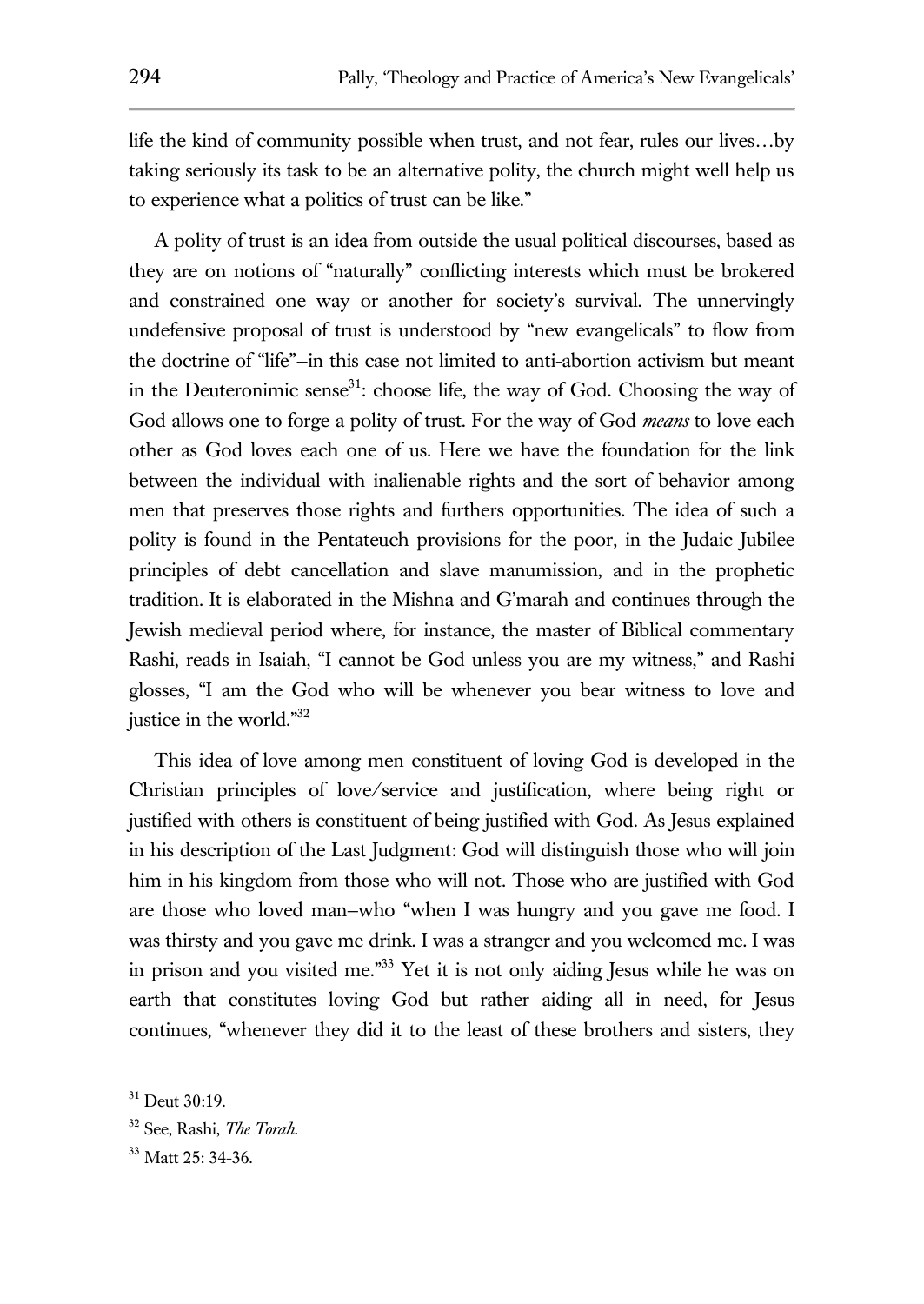did it to me." <sup>34</sup> In a syllogism of sorts: *if, to love God, we are to be to others as God is to us, and Jesus loved and served us, then we must serve others as Jesus served*—the lepers, tax collectors, and prostitutes in life and, in death, accepting crucifixion rather than recant his mission of a just society, rather than use violence, and rather than forego redeeming man's sins.

This sort of thinking distinguishes itself from traditions that separate aiding the needy from salvation/justification—a split that usually locates the aid emphasis in Jesus and the salvific emphasis in Paul. On the "new evangelical" view, these are twined. Indeed, in Paul, the unity of the God-of-salvation and the God-of-agapic-giving is made a structural aspect of Christianity. While justification may rest on faith, $35$  salvation rests on love of others: "if I have all faith, so as to remove mountains, but have not love, I am nothing. If I give away all I have, and if I deliver my body to be burned, but have not love, I gain nothing."<sup>36</sup> In discussing the three key aspects of the Christian, it is love that Paul prioritizes: "These three abide, faith, hope, love; but the greatest of these is love"<sup>37</sup> There is no conceiving of man's salvation without man loving his fellow man.

The Pauline synthesis of love-of-God and love-among-men can, like Jubilee and poor laws, be found earlier in the Judaic tradition of *brit* or covenant. Based on faith, trust, and love, the Abrahamic covenant binds man to God in a profound promise of eternal, mutual care, and it is this care that each of us is to extend to others. This foundational *brit* is not constituted by particular conditions or laws—indeed, the Tanachic law had not yet been given in Abraham's day—but rather by mutual love. It exceeds particulars in the way that "I love you" exceeds "I will take out the garbage twice a week." One may take out the garbage, but that, along with other particulars, is not what is meant by love. Giorgio Agamben captured this recently by analogizing the bond of love with constitution and the bonds of particulars with modern positive law—or, another analogy in Schmittian language, the bond of love is a constitu*tive* power

 $34$  Matt 25: 40.

 $35$  Rom  $3:28$ .

 $36$  I Cor 13: 2-3.

 $37$  I Cor 13:13.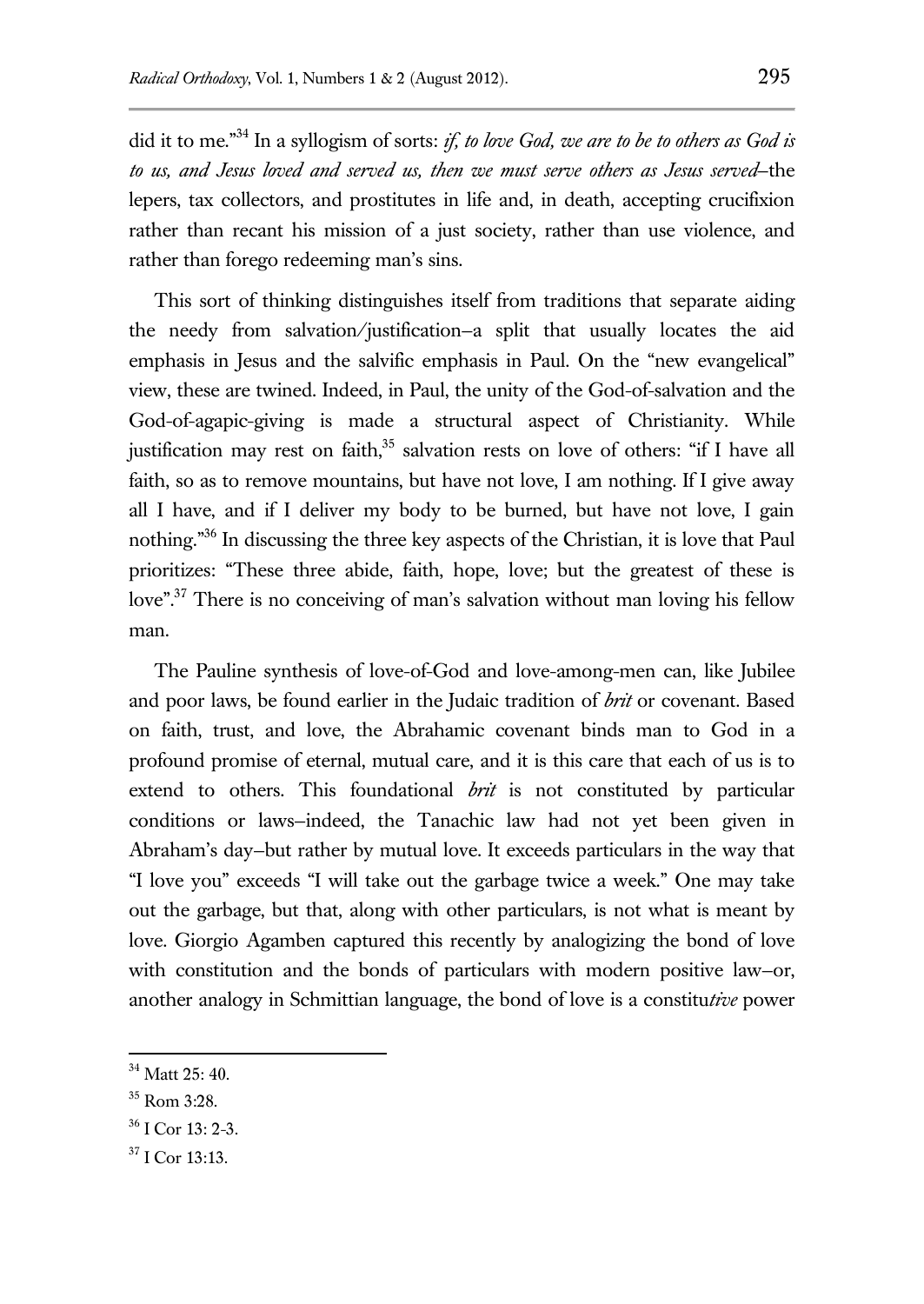(the founding act that establishes a political entity) while the bonds of particular laws are more like constituted powers (parliaments, judiciary, police, etc.).<sup>38</sup>

The extraordinary covenant between God and man is made possible by grace, *chesed* or *chen* (Hebrew), *charis* (Greek). On the "new evangelical" view, grace is God's way of relating to us: he gives us the possibility of covenant out of his love. Grace and the covenant that flows from it are free gifts for our sake, and for the sake of the God-man relationship itself. They are given without our asking and even if we abuse them—something like the gift of life that parents give to a child. From them come mutual obligations of love and care—but not only mutual. The covenant that God's grace initiates teaches us not only how to relate to God but also to each other. *God's grace both allows for a covenant/relationship with him and is a template for relationship.* Indeed, in interviews throughout my study, relationship was the idea used most often to explain the basis for economic justice work and to describe the work itself. Relationality is both dyadic and an inclusive loop. As God and Abraham bound themselves to each other so too each of us is bound to God—and to each other. As Jesus loves us, so we are to love Jesus and also each other. From the Father to Son, from Son to us, from us to each other—an idea elaborated in the relationality inherent in the Trinity. The work of the Swiss Catholic theologian Hans Urs von Balthasar may be useful here. As Jesus opened himself to existence on earth—the kenosis or self-emptying/receptivity to mankind in both his life and crucifixion so we open ourselves to each other. To close the relational loop, so to speak, our openness to others opens us to God.<sup>39</sup>

If grace makes faith, love, and covenant possible, it does not make them inevitable. Man must embrace them, accept responsibility for them, and practice them in relationship with others as with God. Richard Kearney sums up this line of thinking, "This is a *deus capax* who in turn calls out to the *homo capax* of history in order to be made flesh, again and again—each moment we confront the face of the other, welcome the stranger… A capacitating God who is capable of all things cannot actually be or become incarnate until we say yes..." (echoes with the medieval Jewish writer Rashi are fairly clear: "I am the God who will be

<sup>38</sup> Agamben, *The Time that Remains.*

<sup>39</sup> Von Balthasar, *Theo-Drama*, vol. III, 149-157; see also, *A Theology of history*, 25.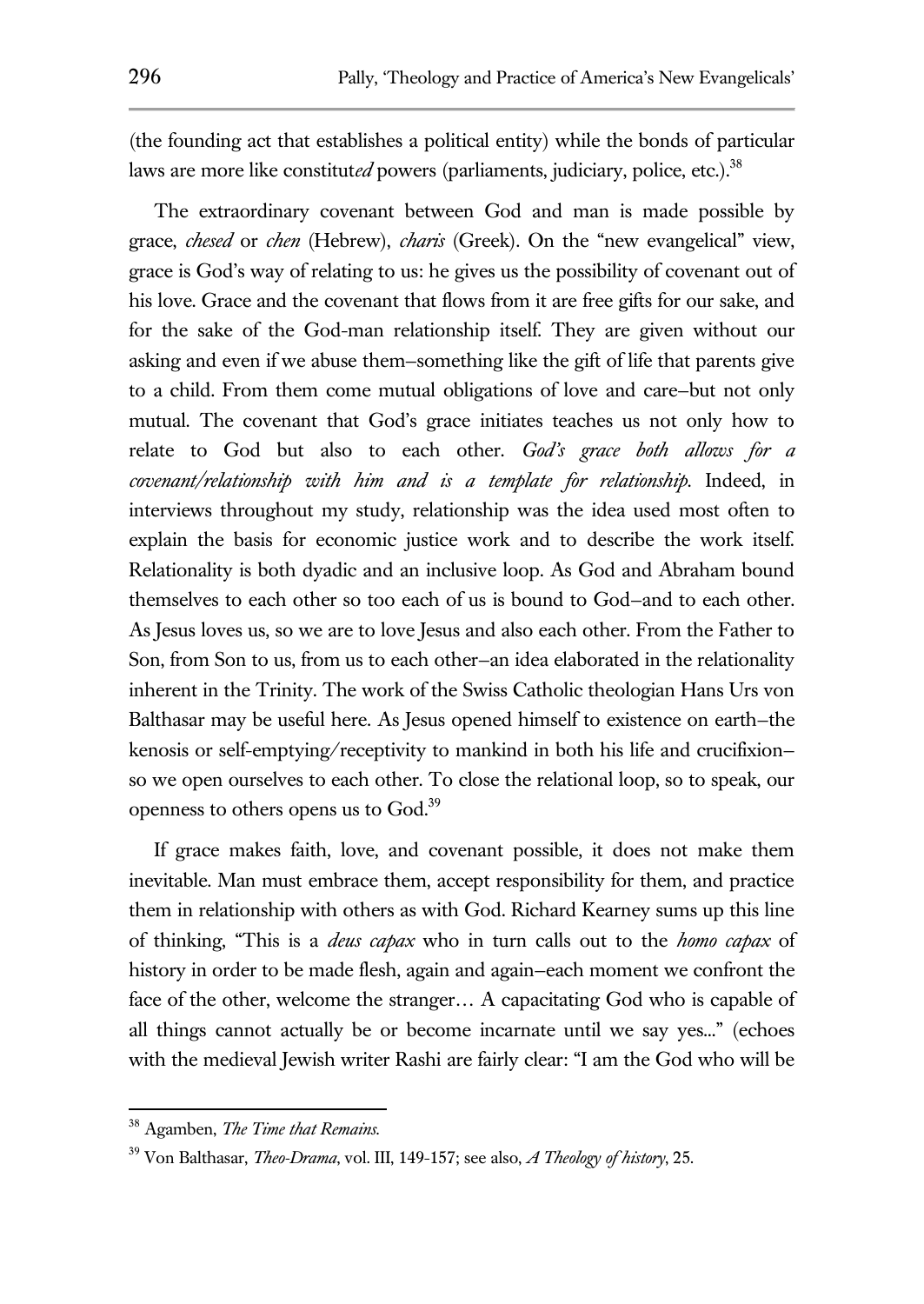whenever you bear witness to love and justice in the world."). Kearney continues, "it is a dynamic call to love that possibilizes and enables humans to transform their world by giving itself to the least of these, by empathizing with the disinherited and the dispossessed, by refusing the path of might and violence…."<sup>40</sup>

The covenantal one-ness of love-of-God and love-among-men helps to resolve certain polarities in Paul's writings. One, between Abraham (man of faith, love, and grace) and Moses (ostensibly the man of Tanachic particulars), seems to give us the polarities of love/law, grace/contract, Abraham-Jesus/Moses, generosity/instrumental calculation, etc. Yet perhaps these are not meant to be eternally split. Rather, they may be re-synthesized in the Judaic and Pauline idea that covenantal love is both the foundation and telos of particulars. In our garbage example, the reason why one takes it out—or brings home the paycheck or surprises a spouse with a gift—is love. One may have a to-do list meant to express love and respect, but the list is not the love itself. Indeed, meticulously following a checklist or giving tit-for-tat makes a relationship brittle, indeed loveless. But neither can one dispense with particulars because humans do not act in general but in particular actions. Covenantal relationships begin in love and show themselves in particular expressions that reach unto the beloved. Thus, it is not faith/faithfulness (*pistis*) and particular laws (*nomos*) that that Paul pits against each other. Rather, Paul distinguishes between acts that emerge from faith/love/covenant and those on the checklist. If one acts from covenantal love, one does not calculate one's giving but gives generously, from agape, to both God and man. This is Paul's point and God's way, and in so doing we near God.

(*Contra* tradition, this puts Moses rather than Abraham closer to Paul. At first, Moses and Abraham seem neck-and-neck *vis a vis* Paul: Paul's experience on the Damascus Road recalls Moses' at the burning bush just as much as it recalls Abraham's *brit* with God. God expresses a regard and mutuality with Moses like that which he has with Abraham. God allows Moses, as he allowed Abraham, to argue—when, for instance, Moses persuaded God not to kill all the Israelites after their bash with the Golden Calf. But in the end, Abraham has only covenant/faith while Moses, like Paul, has both covenant and particulars. Paul,

 $40$  Kearney, "Paul's notion of dunamis," 142-157, especially 143, 155.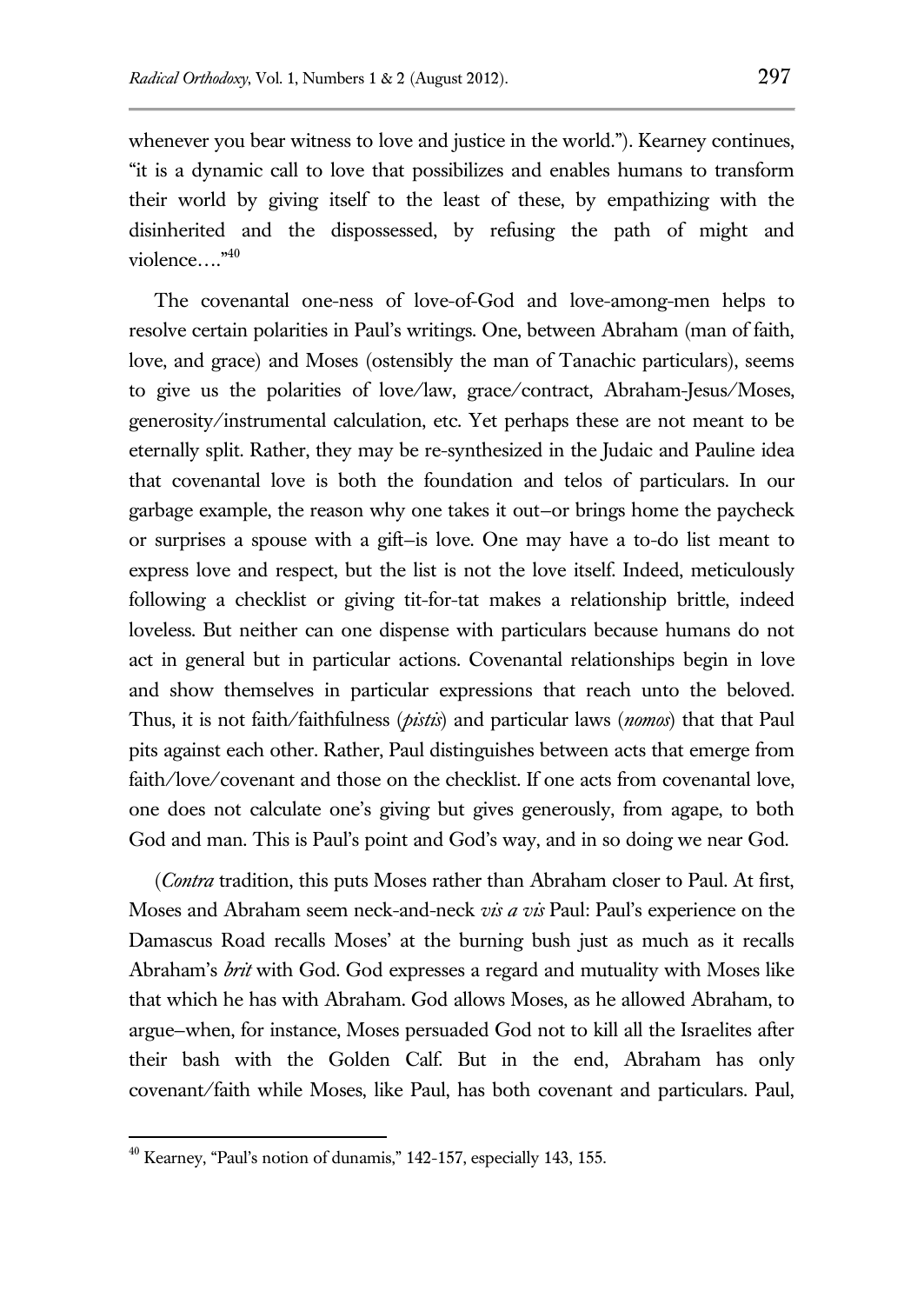needless to say, does not say this. But "new evangelical" scholars are beginning to revisit the links between Christianity and the Judaic prophetic tradition begun by Moses. $41$ )

The twined-ness of salvation (relationship with God) and agapic giving (with others) continues in Paul's view of the Eucharist. Partaking of it binds each person to God—indeed, places her *in* the body of Christ the redeemer. Yet in doing so, community is created. For embedded in this one body, we cannot neglect any part of it, any person. In the traditional formulation that "new evangelicals" often note, no eye can neglect a hand. As Paul speaks to the Corinthians, "The bread that we break, is it not a sharing in the body of Christ? Because there is one bread, we who are many are one body, for we all partake of the one bread".<sup>42</sup> Being in the body of Christ is being in the communal body. If we fail at one (community, service), we will not succeed at the other (salvation). Indeed, at the celebration of the Eucharist in Corinth, Paul preaches that those who eat while others are hungry "show contempt for the church of God"<sup>43</sup> and those who partake of the Eucharist in this "unworthy manner… eat and drink judgment against themselves".<sup>44</sup> One cannot be justified with God if one does not care for one's neighbors.

In Paul, the resurrection too is linked with the salvific/agapic meld. Jesus' resurrection and his offer of eternal life are ways God shows his love for us, but they are also key in how we should love each other. For the offer of salvation/eternal life scuttles the scarcity-competitive mode of living that comes with fear of death, as Alain Badiou, Bruno Blumenfeld, <sup>45</sup> Stanley Hauerwas, and John Milbank—from many different perches—all have noted. For if we have the promise of life beyond what we know at present, we need not fear the risks of this life in quite the same way, Badiou writes, "it is [in the] here and now that life takes revenge on death, here and now that we can live affirmatively, according to the spirit, rather than negatively, according to the flesh, which is the thought of

<sup>41</sup> See, for instance, Heltzel, Benson, and Berry, *Prophetic Evangelicals*.

 $42$  I Cor. 10: 16-17.

 $43$  I Cor.: 11:22.

 $44$  I Cor. 11:27, 29.

<sup>45</sup> Blumenfeld, *The Political Paul,* 124-139, 248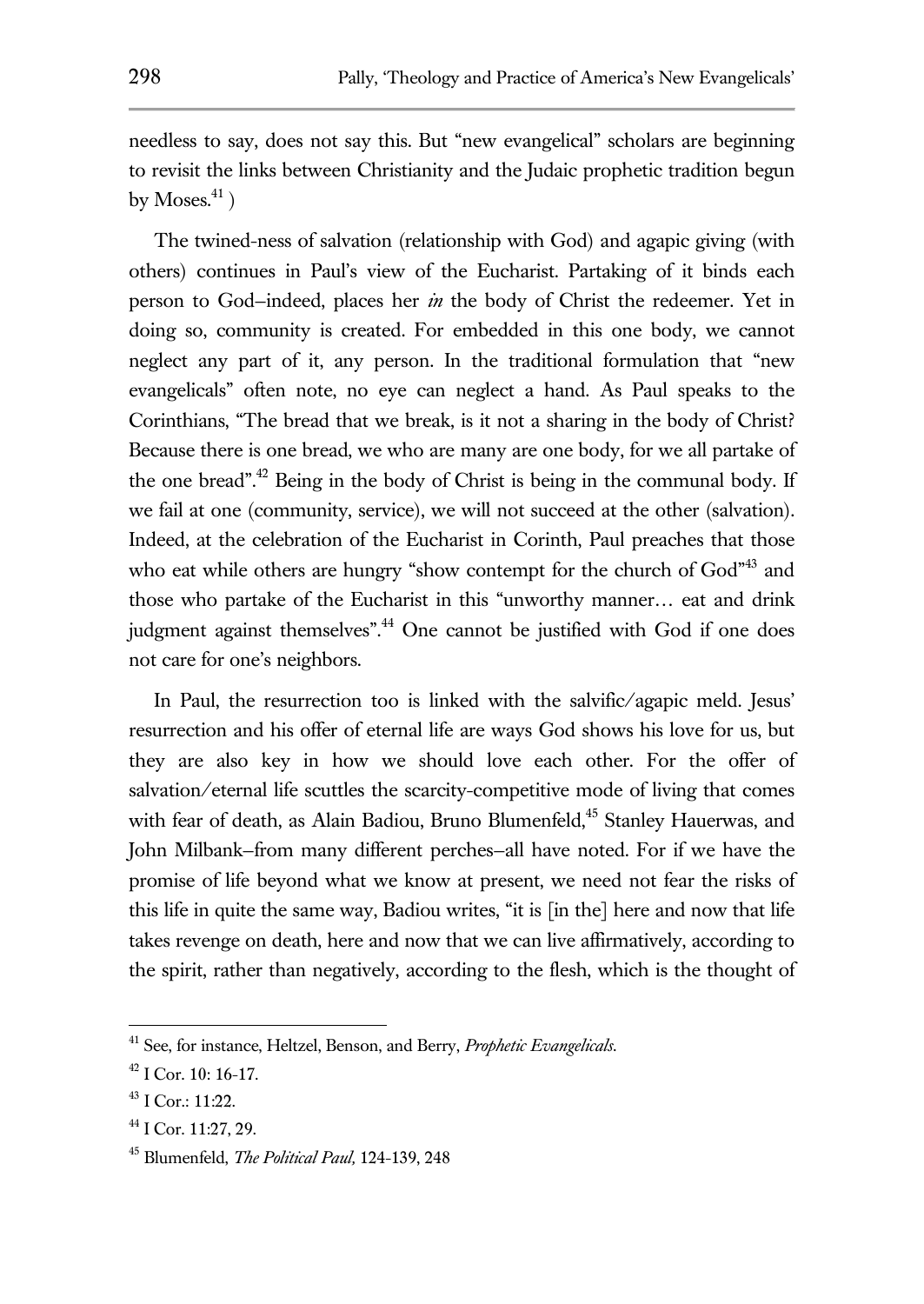death."<sup>46</sup> Though confined to history and earth, we yet remain in a more enduring life and so we can let go of competitive fear with its eternal return of Hobbesian conflict. We may act towards each other with agape. To quote Milbank, "[Paul] fuses together in the most radical manner achieved hitherto salvific, cosmic and political categories and equates political freedom with psychic and corporeal salvation… Christ's work of shattering all boundaries between the Creator and the Creation and between life and death has ensured that the cosmic is now effectively one with the psychic and the political..."<sup>47</sup> Hauerwas echoes in a pragmatic voice: "Christians should thus provide imaginative alternatives for social policy as they are released from the 'necessities' of those that would control the world in the name of security… The challenge is always for the church to be a 'contrast model'… we know that the story of God is the truthful account of our existence, and thus we can be a community formed on trust rather than distrust. The hallmark of such a community, unlike the power of nation states, is its refusal to resort to violence to secure its own existence or to insure internal obedience."<sup>48</sup>

And so: the *eschaton* changes the *polis*. The eternal life Jesus offers can change our conduct in the present world. Indeed, man conducts himself in this way every time he gives not for profit but for the sake of others and for the sake of the relationship/covenant. In covenantal bonds, there may be expectation of an eventual consequence of the giving. God hopes, for instance, that man will love him by loving all his children as he loves them. Each of us might also hope that a child, spouse, or friend flourishes and keeps up the relationship. Yet the purpose and consequence of giving is not the immediate or instrumental gain of the giver but for the sake of the other and for the sake of the bond itself.

On the "new evangelical" view, man may give in this covenantal, *agapic* way not only in the private sphere but also at the societal level, as a basis for socioeconomic networks. Indeed, this was Jesus' vision of how to build a polity of love and trust. In it, the individual is not subsumed by covenant, community, or polity; indeed, she remains of prime worth on her own. But because of that

<sup>46</sup> Badiou, *Saint Paul*.

<sup>47</sup> Blumenfeld, *The Political Paul*, 151, 112-120; Milbank, "Paul against Biopolitics," 143, 143, 144.

<sup>48</sup> Hauerwas, *A Community of Character,* 11, 84, 85, 86.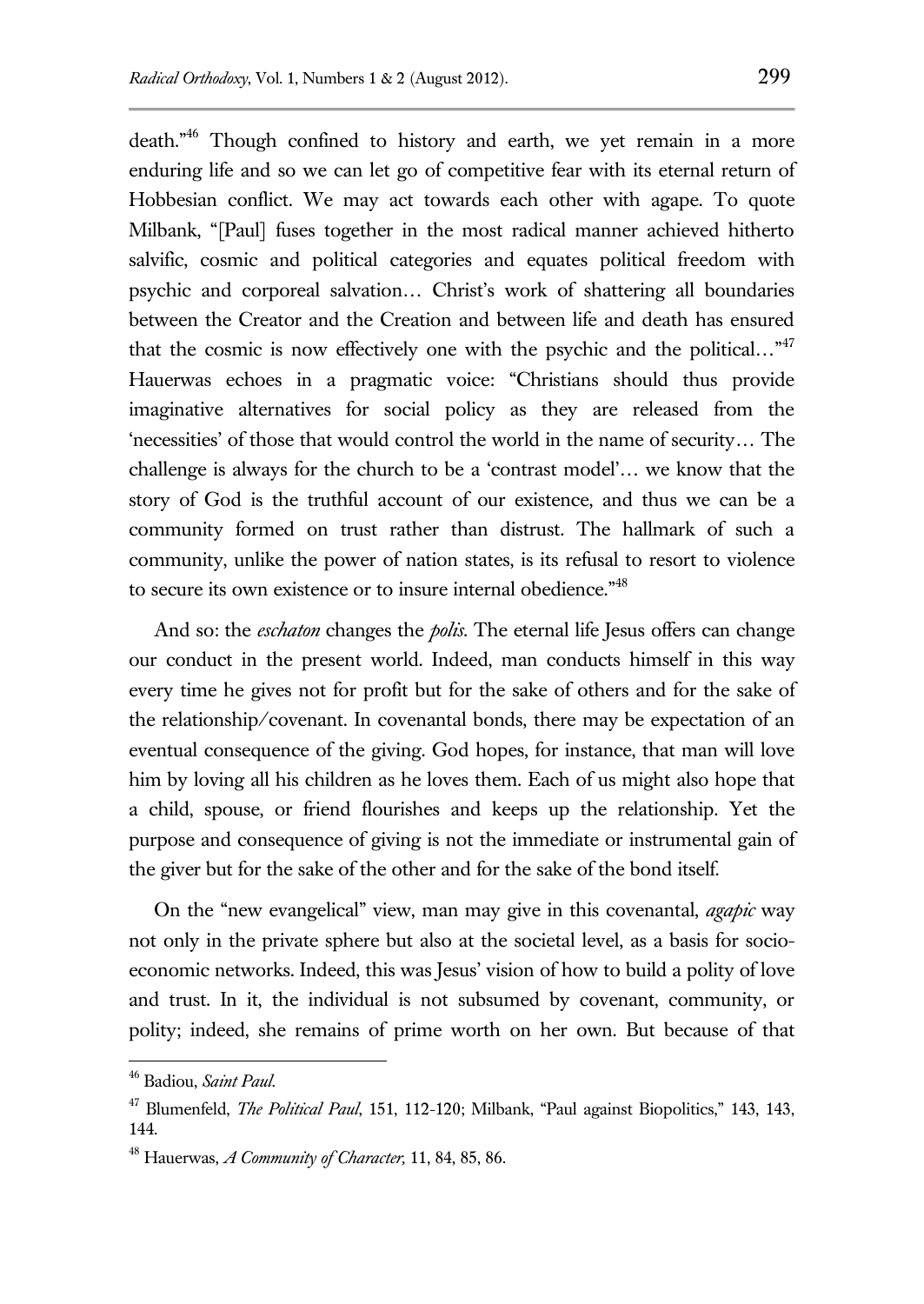worth, each such person is also responsible for building networks of giving or resource-distribution which, *contra* instrumental transactions, are meant to "possibilize" (Kearney's term), her flourishing, indeed the flourishing of all in the giving-loop. Societal giving-networks or gift-exchange were discussed at the turn of the twentieth century by Marcel Mauss<sup>49</sup> and more contemporarily by Lewis Hyde,<sup>50</sup> John Milbank, and others. Milbank summarizes its central features:<sup>51</sup> 1) delay of return (by contrast, an immediate return feels like payment or compensation, not the return of a gift); 2) non-identical repetition (the returned gift is never the same as the initial one); 3) recipient orientation, where the gift aims not at gratifying the giver but is appropriate to the recipient, and 4) asymmetrical reciprocity wherein gift from A generates a gift to B which generates a gift to C etc. and may return to A only much later.

Gift-exchange is one way to describe covenant-based economies. They are not selfless or disinterested; indeed they seek certain results—the sustenance of each individual in the giving-loop and of the giving relationship itself. But they are not merely instrumental and always attend to the other—to the needs of the particular other and to the sustenance of the gift-loop, in Pauline terms, the "one body" in Christ. Gift-exchange is also one way to describe "new evangelical" activism—if we allow that the asymmetrical reciprocity (the chain of relations) reaches to all God's children and to God, if the appropriateness of the gift is measured by God's vision of covenantal care among men, and if gifts are not expected to come back to the donor (delay of return) until Christ comes back to us.

### **Economies of life in practice**

Linking this theology to practice, "new evangelicals" suggest that, by following Jesus' teachings and Paul's salvific/agapic synthesis, communities of Christians may build communities where individual energy and initiative are

<sup>49</sup> Mauss, *The Gift*.

<sup>50</sup> Hyde, *The Gift.*

<sup>51</sup> Milbank, "Can a gift be given?"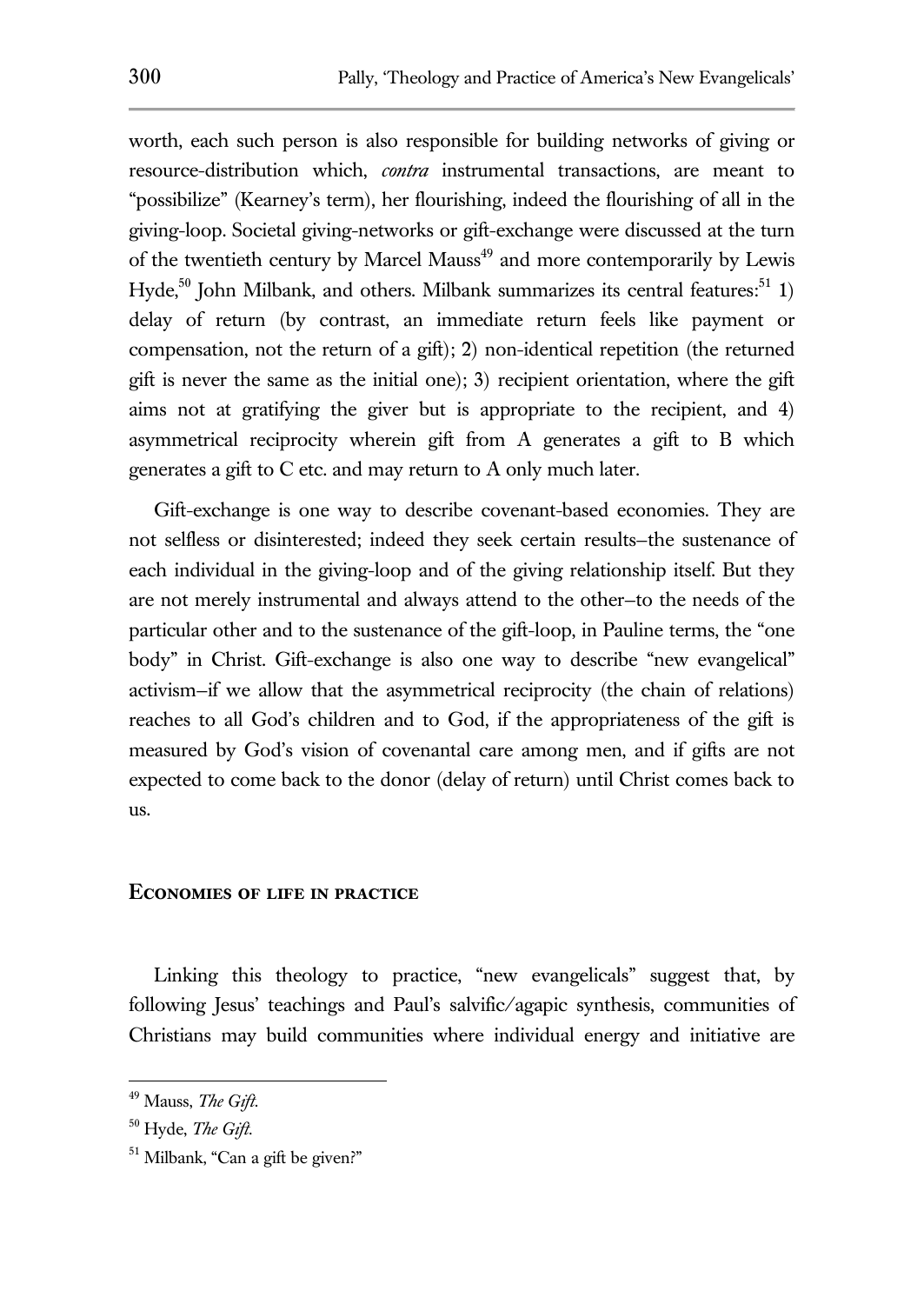embedded in whole life/common good ethics. (To recall an earlier point, this avoids the classic liberal paradox where individuals are valued through the absence of restraint but where it's difficult to find social means to address inequalities, harms, pain, etc. that those individuals may suffer.) John Yoder calls this "revolutionary subordination." <sup>52</sup> Christians accept their social roles and political rule, and obey positive law.<sup>53</sup> But they live in society as a "contrast society," promoting the dignity, freedom, and equality of each person.<sup>54</sup> "The point is," Tri Robinson, pastor of an Idaho church explained, "if healing the brokenhearted, setting the captives free and ministering to the poor was his [Jesus'] job description [in Isaiah 61] then we believe it is ours as well."<sup>55</sup>

The key to doing this practically as well as theologically, on the "new evangelical" view, is community and relationship—both words of covenant. Writing checks to one's preferred charity is not to be scoffed at, but large institutions risk dispensing the sort of impersonal social service which Terry Eagleton rightly criticizes in *Trouble with Strangers*. The preferred approach is through the relationships one has and "when people fall in love with each other across class lines,"<sup>56</sup> as Shane Claiborne, founder of The Simple Way community in Philadelphia, has written.

Christians may serve community/relationship in at least three ways, each melding entrepreneurial market energy with whole life/common good ethics (as seen in the quotes below). The first form of community is within the church. Claiborne continues, "We see Christians who are hungry for a consistent ethics of life... some of the older folks [in the religious or conservative right] bought into a pattern of living that hasn't brought them life*.* It's been consumer driven, radical individualism that has robbed them of community and vitality." By contrast, he describes a group of suburbanites who created community, "'not all of us need a washer and dryer,' they said. 'The Taylors can have one and we'll create a schedule so all of us can use it. We'll share. The Cunninghams will have

<sup>52</sup> See Yoder, *The Politics of Jesus,* 185-187.

<sup>53</sup> Rom 13: 1-7; 1 Peter 2:18; Ephe 5:22.

<sup>54</sup> I Cor 7:20; John 17:15-16.

 $55$  Interview with the author, May 1, 2009, Sept. 25, 2010.

<sup>56</sup> Claiborne, *Irresistible revolution,* 163, 329.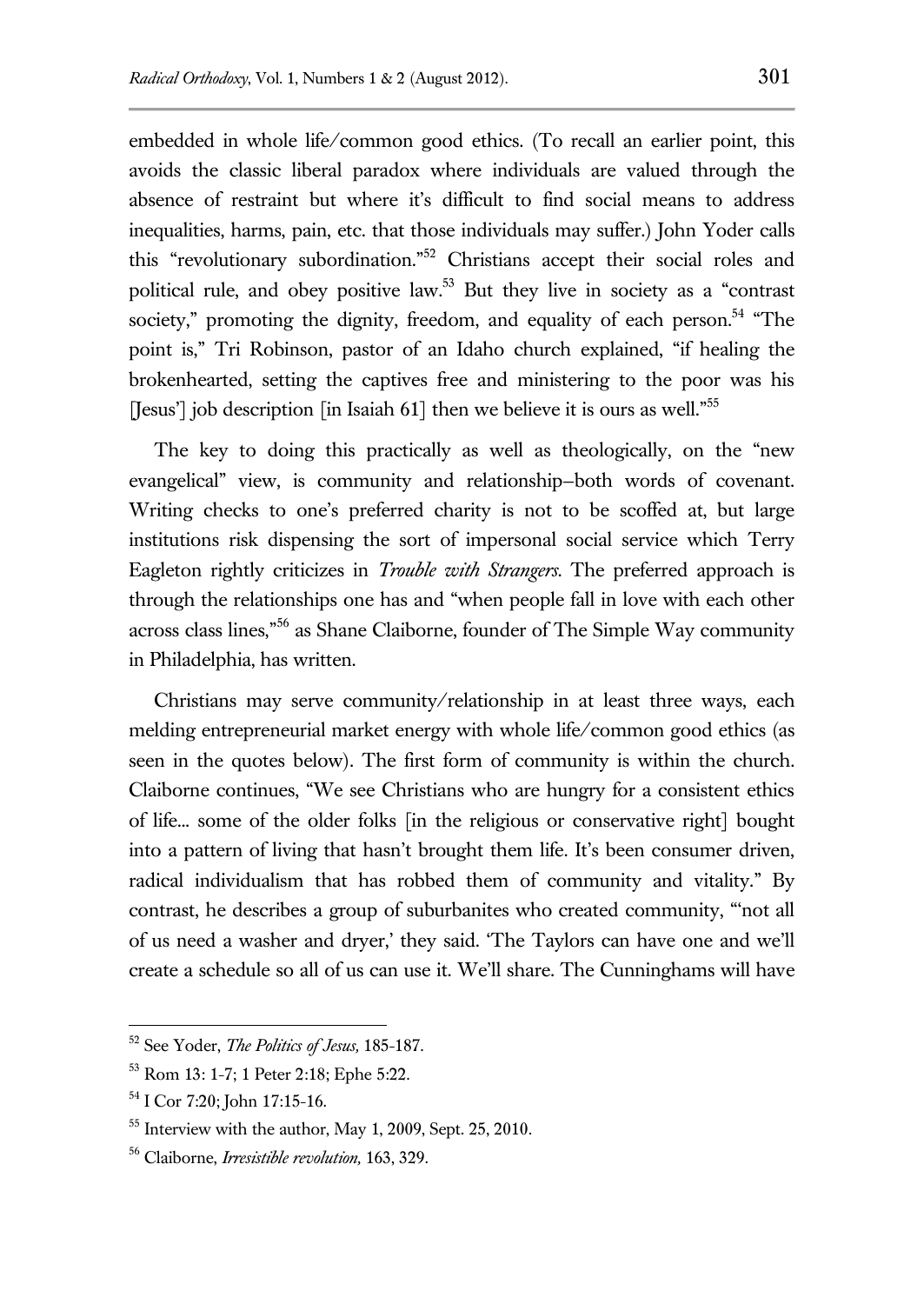the lawn equipment, etc.'" At a more substantial level but still within the church, Claiborne belongs to a group of over 200,000 Christians who pool money to cover each other's medical needs—an entrepreneurial Christian alternative to state or corporate agencies that handles over \$12 million in medical expenses a year.<sup>57</sup>

A second way of serving is by using funds from one's business or job to develop and redistribute resources in less developed regions. Third is altering one's own business practices in ways that build the common good. In this third scenario, business is not only something one does to have the funds for higher work, but rather, when business is done covenantally, with an eye to the life of the commons, it is a "calling" in itself. The English Reformed (Calvinist) Bishop Joseph Hall wrote in 1607, "The homliest service that we do in an honest calling… if done in obedience and consciousness of God's commandments, is crowned with an ample reward…"<sup>58</sup> Or as the British bishop and theologian Lesslie Newbigin more recently put it, "It is in the ordinary secular business of the world that the sacrifices of love and obedience are offered to God."<sup>59</sup> One might also recall the Catholic writer, Michael Novak, "The task of lay persons in the economic order….is to build cooperative associations respectful of each other's full humanity… to be participative and creative." In *Business as a Calling*, Novak expands on his theme, "From the very beginnings, the modern business economy was designed to become an international system, concerned with raising the 'wealth of nations,' all nations, in a systematic, social way. It was by no means focused solely on the wealth of particular individuals."<sup>60</sup>

The rest of this article will be devoted to a number of examples, the first drawn from those who alter their own workplaces along whole life/common good lines. Cheryl owns a fruit farm in Washington State that does \$60 million per year in business. In addition to selling on the market and re-investing some of her profits, she puts 50 to 75 percent of them into the family's foundation for development projects in the US and abroad. For her employees, mostly migrant

<sup>&</sup>lt;sup>57</sup> Interview with the author, May 6, 2009.

<sup>58</sup> Hall, "Holy observations," 11.

<sup>59</sup> Newbigin, *The Gospel*, 230.

<sup>60</sup> Novak, *Business as a calling,* 125.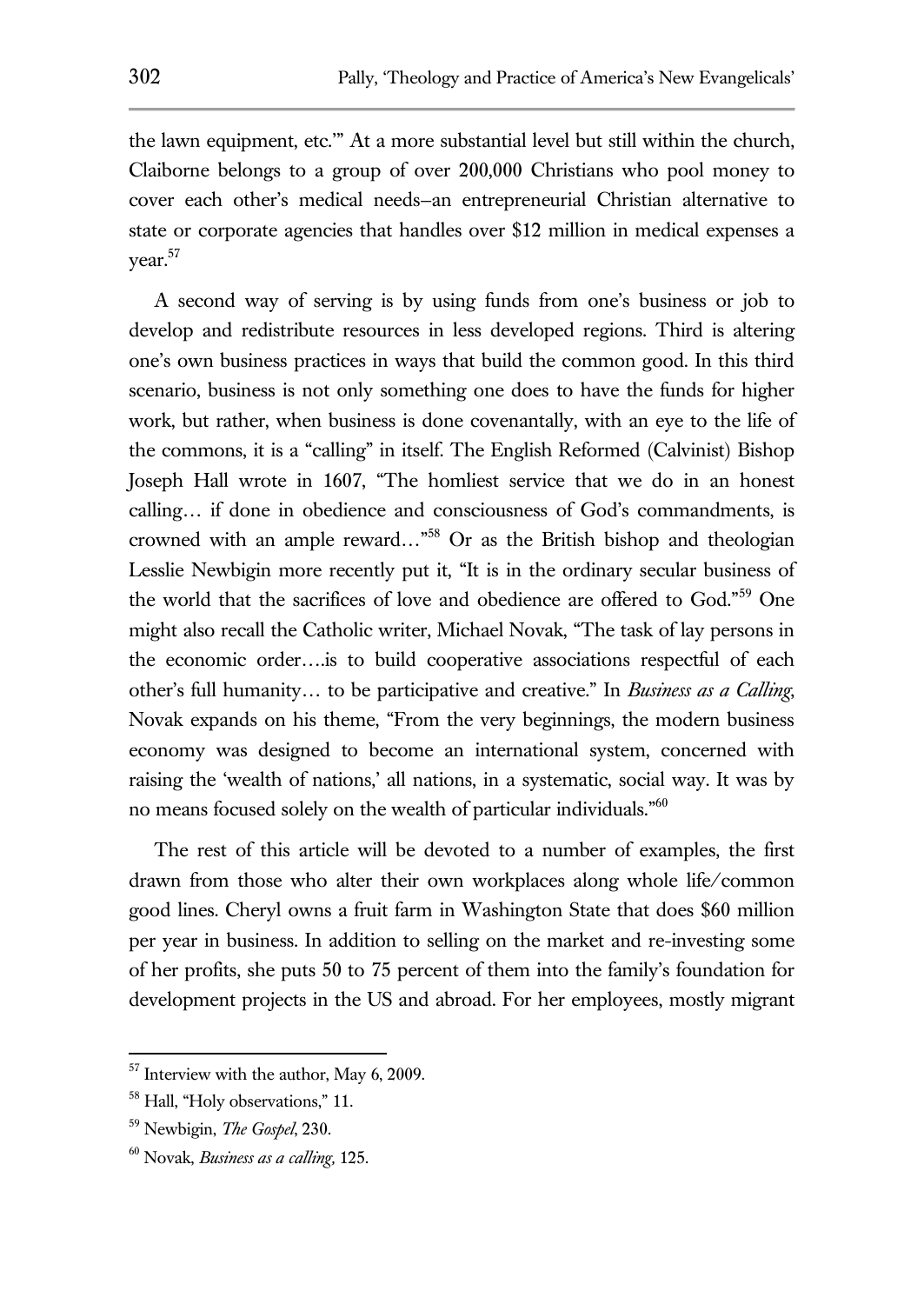workers, she built a residential community with comfortable and affordable dwellings, and set up ESL, GED and computer courses, parenting training, youth programs, sports, counseling services, women's support groups, pre-school, elementary school, and a college scholarship program for employees' children. These efforts not only provide assistance to her workers but help them get out of migrant work.

In the next few examples, American evangelicals use resources garnered from their businesses and jobs to work with less developed communities. We might begin with the large Christian organizations like World Vision's micro-credit program, which supports over 440,000 projects in forty-six developing countries. And though donations do not create community or relationships between donor and recipients, the thousands of World Vision volunteers on the ground do. Moreover, donations are not entirely devoid of responsibility for the other. Additional evangelical aid agencies include the National Hispanic Christian Leadership Conference, the Association of Evangelical Relief and Development Organization, the International Justice Mission, The Urban Alternative, Evangelicals for Social Action, Evangelical Environmental Network, Evangelical Association for the Promotion of Education, among many others.

Still among the larger Christian organizations, the National Association of Evangelicals (NAE) in 2004 released a watershed mission statement, *For the*  Health of the Nation: An evangelical call to civic responsibility.<sup>61</sup> It calls for a fair legal and economic system "which does not tolerate perpetual poverty. Though the Bible does not call for economic equality, it condemns gross disparities in opportunity and outcome that cause suffering." The word "outcome" is noteworthy. It would not likely be accepted by economic conservatives or neoliberals, who, holding to the classic liberal view, take equality of opportunity in procedurally open markets to be sufficient for productive and just economies. Yet, as equality of opportunity may yield significant, long-term inequalities in outcomes, the NAE therefore promotes not only a liberal market system and private property but also *structural* improvements in health care, nutrition, education, job training, and immigration. $62$  In 2010, a new organization, the New

<sup>61</sup> National Association of Evangelicals, *For the Health of the Nation*.

 $62$  In 2009, NAE president Leith Anderson and other evangelical leaders issued a statement asking Obama to provide adequate finances to implement immigration laws and reduce the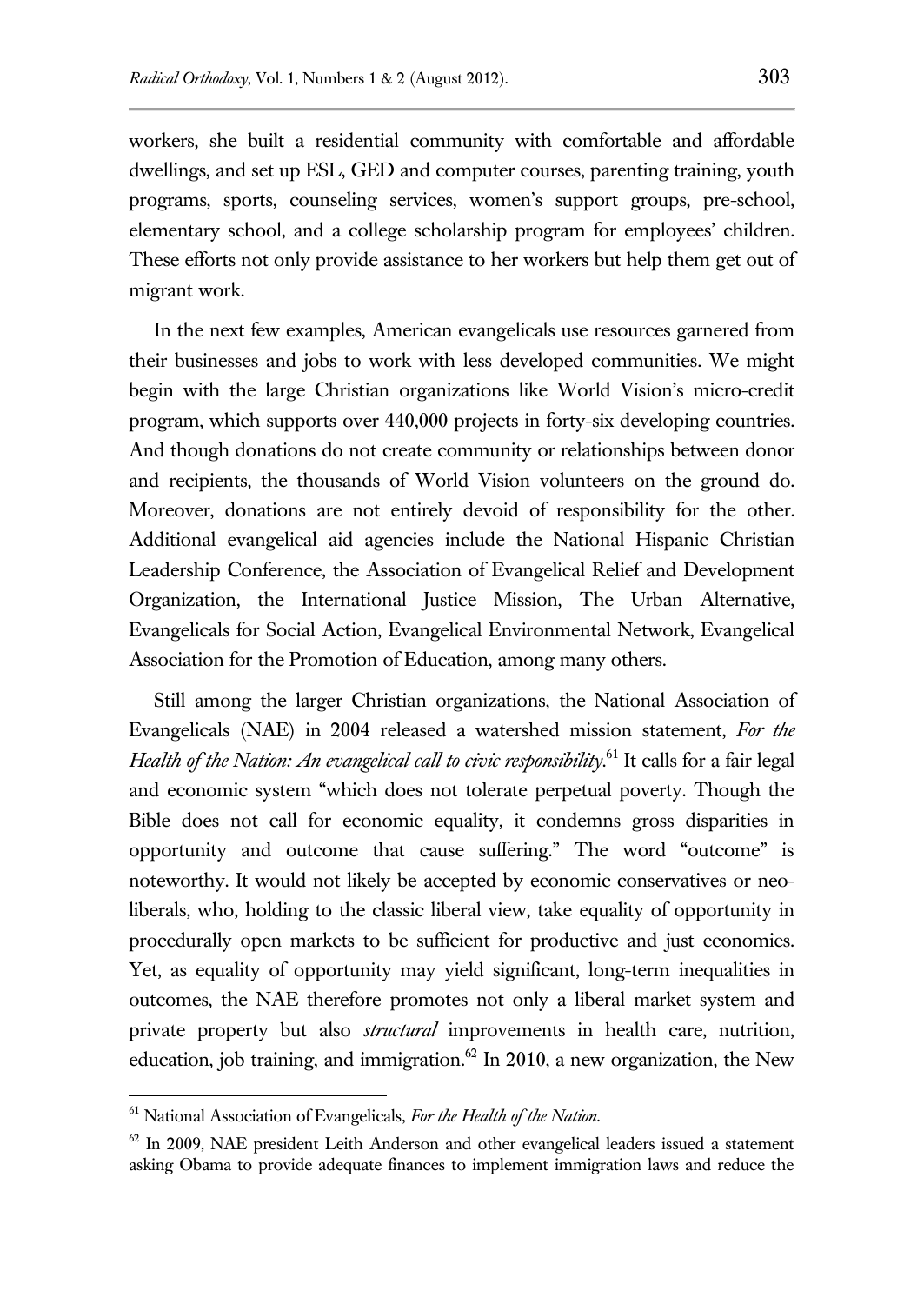Evangelical Partnership for the Common Good, was established specifically to advance "new evangelical" ideas. These include not only human rights, democracy, the rule of law, and peacemaking but also a strong emphasis on economic justice, expanding access to health care, strong families, and environmental protection.<sup>63</sup>

Much of opportunity-restructuring, however, is done by local church communities, which run programs ranging from free medical clinics to prison counseling and substance abuse programs, from environmental protection to programs overseas that reduce disease and run orphanages, schools, and job training. These programs are staffed almost entirely by volunteers, who do much of the fund-raising as well.

One northwestern church is surrounded by trailer parks and communities of immigrants, both legal and undocumented. Though parishioners are largely working and lower-middle class, donations can be significant. The church raised \$66,000 in one offering to build a training center in a Zambian village, \$100,000 for another project. The church provides extensive support for the local Karen community, refugees unwanted by both Thailand and Burma, not only offering emergency aid but teaching such skills as English-language proficiency and jobinterviewing, which allow the Karen to enter the U.S. economy. Other church ministries include its extensive environmental protection program; its food distribution program; a Men's Ministry, which hopes to reduce spousal abandonment and divorce; its substance abuse program so successful that even local Catholics asked the church to help with their in-prison program; and the impressive free health clinic, which operates through donations of time, medicines, and funds from church-members and local doctors. It is open to those lacking health insurance, including undocumented immigrants. In all its ministries, relationship with others is stressed. One pastor notes, "We try to break down barriers. We hope they begin to feel that this is a community where they can say, 'I can trust Joe, and maybe I can trust God'… [in the prisons] we

<sup>&</sup>quot;enormous" waiting time for immigrants applying for legal status; see, Vu, "Evangelicals Make Case".

<sup>63</sup> http://www.newevangelicalpartnership.org/?q=node/1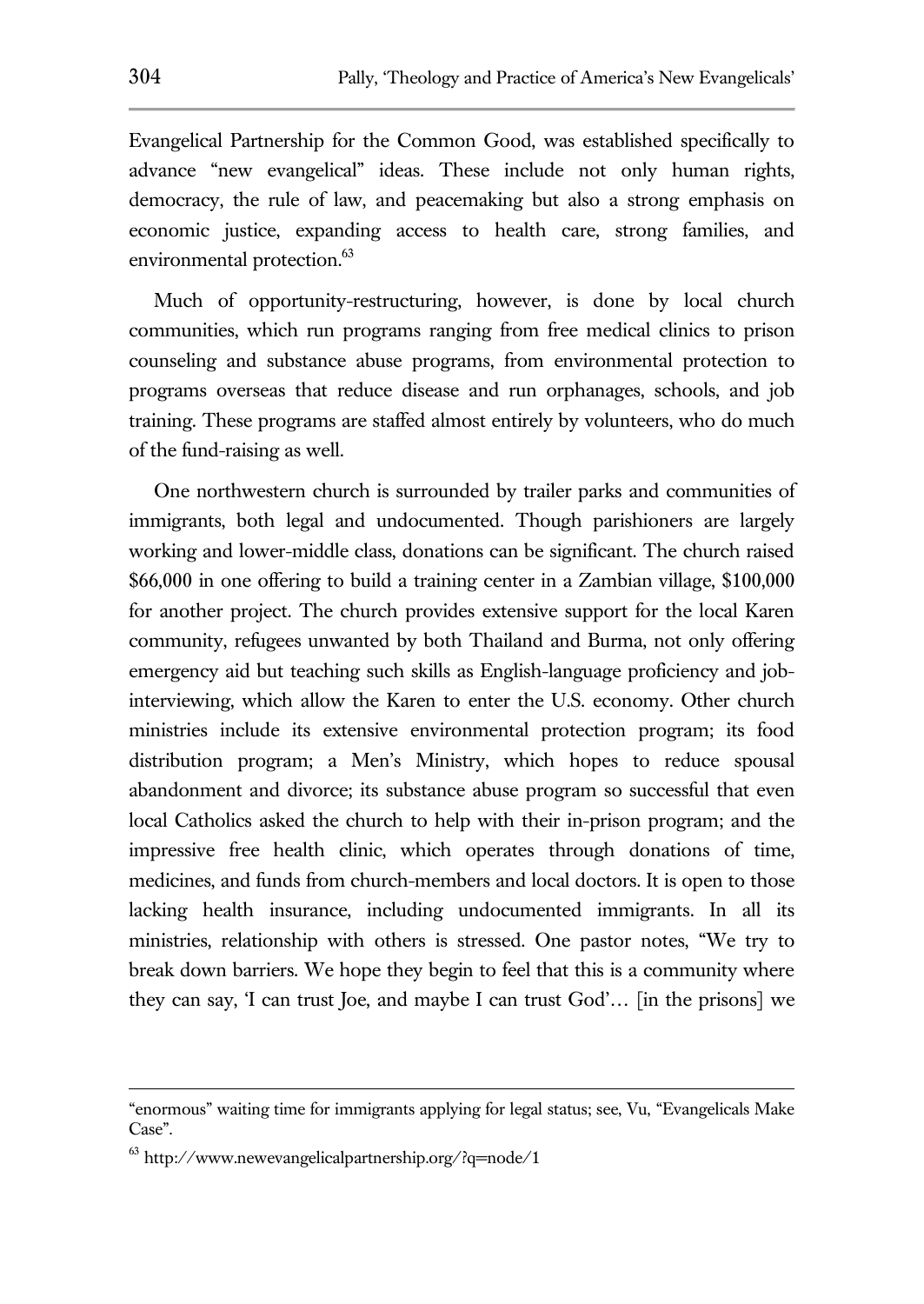try to prepare them for the transition to leave prison. And we build friendships." 64

This church also runs extensive overseas programs in Ecuador, the Philippines, Zambia, Chile, and Paraguay. "We tend to everyone—Muslim, Jewish," the head of overseas missions explained. "The commitment is at least ten years—you can't do anything with less."<sup>65</sup> But in turning to them, one should note that in this controversial area, "new evangelicals" are developing a nuanced critique of the "Bibles for bacon" school of evangelizing, where participation in religious activities was a condition of aid. This is unacceptable to "new evangelicals," not least because it is un-Jesus-like. Jesus served; he did not ask people "to sign on the bottom line," as one Colorado pastor put it. Following Pauline universalism, "new evangelicals" note that Abraham's faith in God—not this tradition or that—made the covenant possible. Neither were differing local religions an issue for Paul—not because he wanted to eradicate them but because such gestures, he felt, have little bearing on faith in God, love of neighbor, and hope, which is the endurance to purse them both. "Let not him who eats despise him who abstains, and let not him who abstains pass judgment on him who eats… One man esteems one day as better than another, while another man esteems all days alike. Let everyone be fully convinced in his own mind.<sup>66</sup> Thus Paul advises Christians, "do not argue about opinions".<sup>67</sup>

With this in mind, the present "new evangelical" approach abroad is to spend time and develop friendships so that resource-development is appropriate to the recipient community (an emphasis found in the doctrines of covenant and service, and in gift exchange). "We do not tell a community," a pastor at a southern megachurch, notes, "that we know what their problems are and how to fix them. We try to find out what the perspective of the community is, and we

 $64$  Interview with the author, May 1, 2009.

 $<sup>65</sup>$  Interview with the author, May 1, 2009.</sup>

<sup>66</sup>" Rom 14:2-5. This idea is repeated in Rom 14:20, "In truth, all things are clean" and in Romans 14: 10-13, "You, why do you pass judgment on your brother? Or you, why do you despise your brother? … Then let us no more pass judgment on one another."

<sup>67</sup> Romans 14:1; *diakriseis* is also translated as "differences" or "discernment of differences."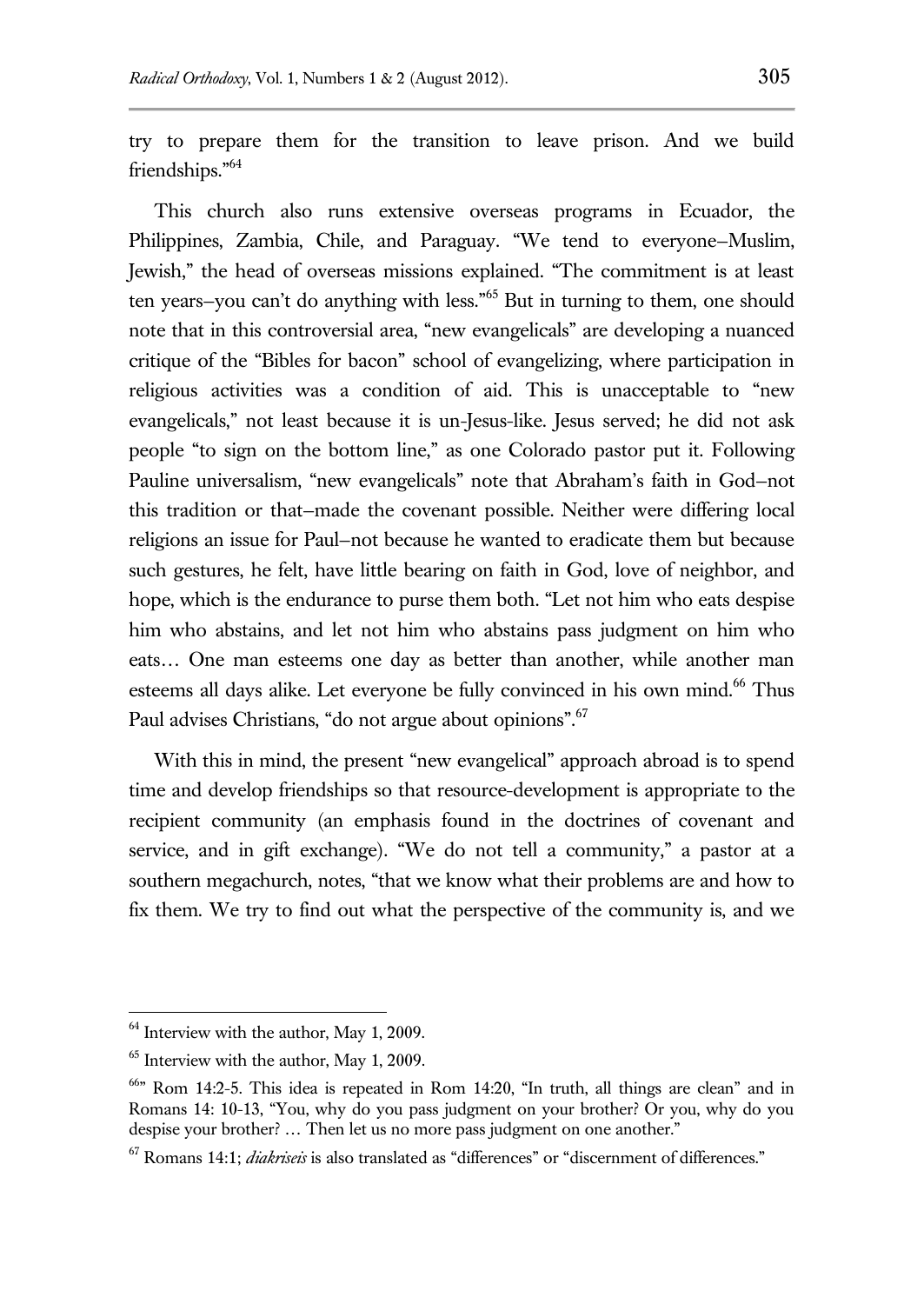often learn more than they do."<sup>68</sup> Or as another pastor, head of overseas missions, said,

In many cases, Christians have made a shambles of mission work. Go back to the Crusades; Christians were killing people in the name of God. Give me a break. In foreign countries, people want to know what we're in it for—the oil, the diamonds? The history has not been good…I can buy all the 'rice Christians' I want. In the third world, people will say anything for rice or money." But, he adds, if people come to the church, "I want only the ones who are in it heart and soul." If people want to know why his church is digging a well or building a school, he'll tell them. Perhaps something about his faith will interest them. But he adds, "I've dug thirty foot water wells with guys who didn't believe what I do, and I love those guys. If God wants to use me to change their belief, that's fine. If not, then heck, we dug a well.<sup>69</sup>

In another example of overseas work, a central Florida church spends \$1.5 million a year directly on social justice projects and works with national and international organizations in Egypt, South Africa, Brazil, Sri Lanka, Argentina, China and the Ukraine. Through its partnership with the Vredlust church in South Africa, parishioners in the Florida and Vredlust churches, in community with each other, serve a small, impoverished area in Swaziland. The effort is run, "by people who instead of taking a vacation at the beach volunteer for Swaziland," as one pastor, put it. "What started out as two camp fires and a kettle is now several classroom buildings, a medical clinic, and we're doing micro-loans for business start-ups."<sup>70</sup>

Para-church efforts in restructuring opportunity are illustrated by the Farmer to Farmer program in Nicaragua, set up by Partners Worldwide, a Christian organization specializing in getting businesspeople in the developing world on their feet. The Nicaraguan program's aim is to buy land from absentee landlords and offer it to farmers on lease-to-buy provisions where the Nicaraguans pay for the plot over seven to ten years. US farmers provide the capital and help their Nicaraguan partner to solve agricultural problems, develop markets and business

<sup>&</sup>lt;sup>68</sup> Interview with the author, May 11, 2009.

<sup>69</sup> Interview with the author, May 1, 2009.

 $70$  Interview with the author, May 11, 2009.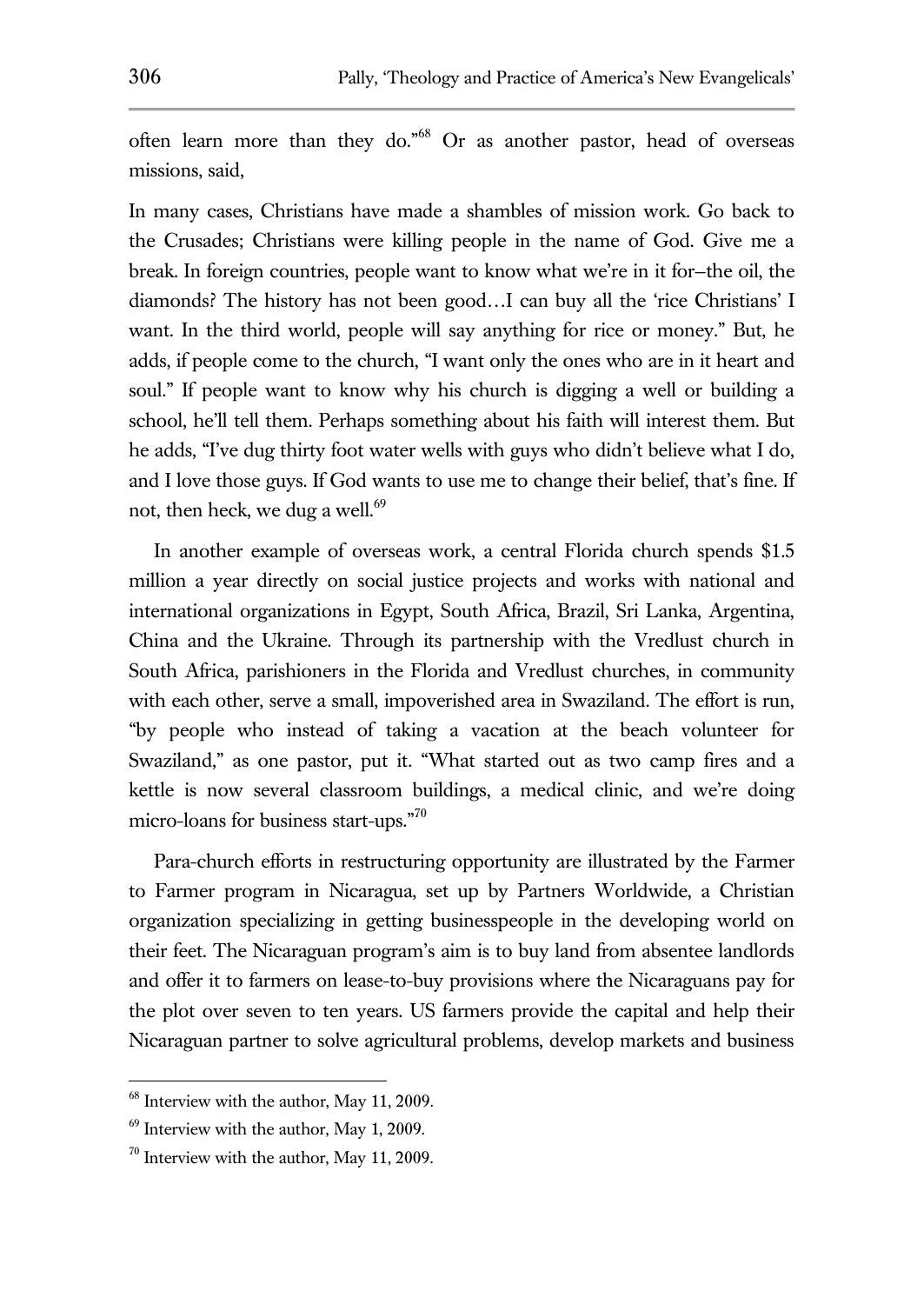plans, etc. so that they can move from subsistence farming to agricultural enterprises. Repaid loans go into a Nicaraguan business development fund that purchases new plots for more farmers. Don Esteban applied for his land-loan in 2005; his son, in 2006. They are partnered by Iowa farmers Bonnie and Don Vos. By 2009, the Estebans were current in their loan payments, had five hundred coffee-producing plants, were developing eight hundred more seedlings, and had planted one hundred hardwood trees, which go for \$500 if harvested whole and nearly \$5,000 if cut into lumber. The initial capital investment was \$1,500.

A final example is from Uganda, where the civil war following Idi Amin's dictatorship killed Timothy Jokkene's brother and four uncles and landed him in prison. On release, he saw an opportunity in an abandoned gas station, which a local banker snuck him a loan to buy. Twenty years later, Timothy owned six gas stations in the countryside, two in the capital of Kampala, employing scores of people. He also owned a soda distribution company, which began with sales of five hundred cases a month and in 2008 was up to twenty thousand. He developed his own micro-credit program and cares for forty or so AIDS orphans, paying for their vocational training. To Aloysius, who trained as a tailor, Timothy gave a sewing machine and six month's rent on a small work-space as a graduation present. At twenty-five, Aloysius has eight machines, ten employees, and is sending his siblings to school—an example of a generational snow-ball effect.

But things become more interesting. In 2004 Timothy attended a seminar hosted by Partners Worldwide, where he saw that business and mission can be the same calling. He learned how to re-structure his micro-credit program from a charity to one that charged each credit-recipient a small amount of interest to develop a cache of funds for future loans. This micro-finance program got its initial funding from a Norwegian missionary and then from the president of Bestfresh Foods in California, a Partners Worldwide team leader. In addition to making loans, Timothy's micro-finance program offers to hold savings that loanrecipients can manage. Loan repayments go into a fund that provides more loans; at the end of each year, excess is distributed to members as dividends. Four years after starting up, Timothy's micro-finance programs had helped one thousand micro-businesses, with loans averaging \$150, and two hundred small businesses with loans averaging \$1,000.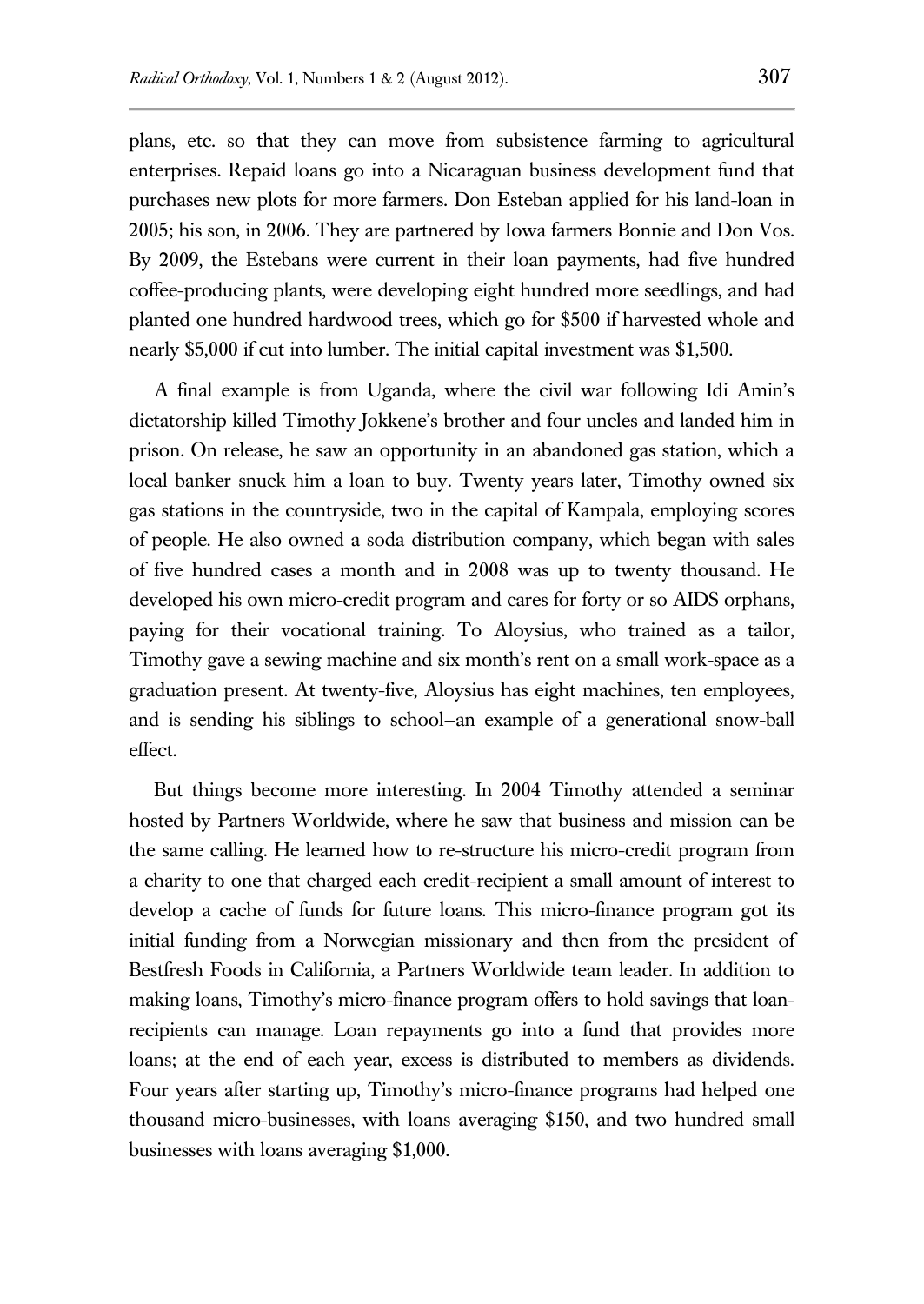Problems do arise with these sorts of efforts, including: structuring loan programs where recipients are not taught or encouraged to save; local violence that incidentally or intentionally destroys emerging businesses and foreign investment; the use of loans for emergencies like illness rather than for business development; lack of business training, which hobbles the transition from aid recipient to entrepreneurial independence; distrust by locals of their well-off, American partners; and failure to build in accountability and support structures.

In addition to recognizing problems, I am suggesting neither that these specific programs are the only productive paths to economic justice nor that any one approach would work equally well in all contexts. The "new evangelicals" I spoke with would be the first to say that a key component in redistributing opportunity is relationship and attention to the particulars of place, culture, and people.

I do want to suggest, however, that "new evangelicals" are developing a few instructive models that employ market relations—from lending and credit practices to lease-to-buy arrangements—within a framework of whole life/common-good values. If one church raises \$100,000 in one effort, another church, \$1.5 million per year, multiply that by the number of faith-based groups engaged in this sort of work and one has some idea of the funds and personnel involved. Against the view that embedding markets in a common-good/whole life ethics is Romantic or useless, the "new evangelical" synthesis might have something to say, especially since it is already on the ground, doing just this sort of linking.

#### **Bibliography**

- Agamben, Giorgio. *The time that remains: A Commentary on the Letter to the Romans.* Translated by P. Dailey. Stanford: Stanford University Press, 2000/Eng. 2005. [originally published as *Il tempo che resta: Un commento alla lettera ai Romani*, 2000, Bollati Boringhieri]
- Badiou, Alain. *Saint Paul: The Foundations of Universalism.* Translated by R. Brassie. Stanford: Stanford University Press, 2003.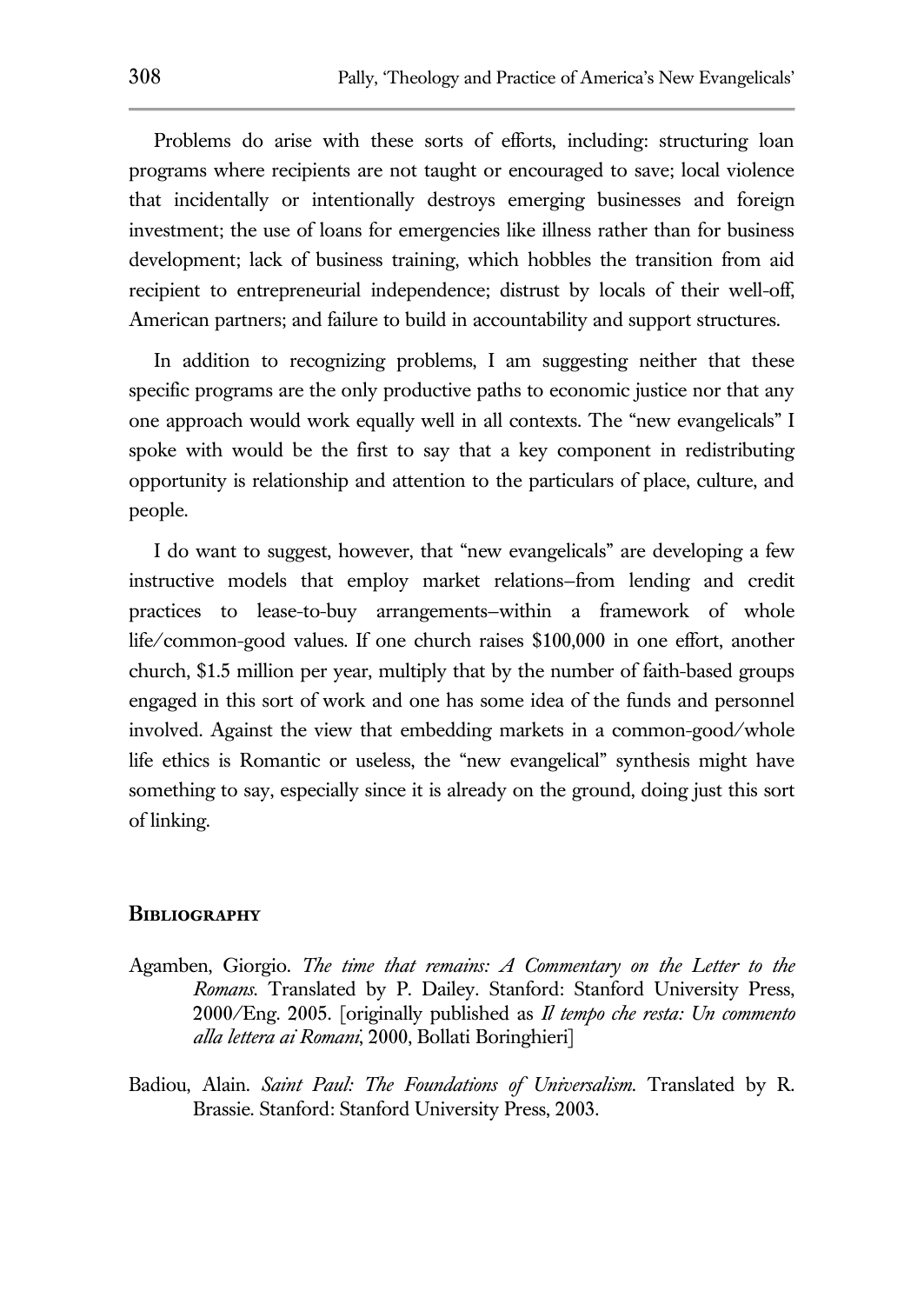- Blumenfeld, Bruno. *The Political Paul: Justice, Democracy and Kingship in a Hellensitic Framework.* London: Continuum, 2001.
- Carwardine, Richard. "Methodist Ministers and the Second Party System." In *Rethinking Methodist History: A Bicentennial Historical Consultation*, edited by Russell Richey and Kenneth Rowe. Nashville: Kingswood Books, 1985.
- Castellio, Sebastian. *Concerning Heretics and Whether They Should Be Persecuted, and How They Should be Treated*. Edited and translated by R. Bainton. New York: Octagon Books, 1554/1965.
- Claiborne, Shane. *Irresistible Revolution: Living as an Ordinary Radical*. Grand Rapids: Zondervan Press, 2006.
- Cutler, William and Julia Cutler. *Life, Journals, and Correspondence of Rev. Manasseh Cutler*. 2 vols. Cincinnati: Ohio University Press, 1888.
- Eagleton, Terrence. *The Trouble with Strangers*. Hoboken, Oxford: Wiley-Blackwell, 2008.
- Evangelical Manifesto: A Declaration of Evangelical Identity and Public Commitment. Washington, D.C.: Evangelical Manifesto Steering Committee. (May 7, 2008). [http://www.anevangelicalmanifesto.com/docs/Evangelical\\_Manifesto.p](http://www.anevangelicalmanifesto.com/docs/Evangelical_Manifesto.pdf) [df](http://www.anevangelicalmanifesto.com/docs/Evangelical_Manifesto.pdf)
- Goss, Charles. *Statistical History of the First Century of American Methodism.* New York: Carlton and Porter, 1866.
- Hall, Joseph. "Holy Observations." 1607. London. Quoted in H. Kee and M. Shroyer, *The Bible and God's call: A Study of Biblical Foundations of Vocation*. New York: Cokesbury-The Methodist Church, 1962.
- Heltzel, Peter Goodwin, Bruce Ellis Benson, and Malinda Elizabeth Berry. *Prophetic Evangelicals*. Grand Rapids: Eerdmans, 2012.
- Hatch, Nathan. *The Democratization of American Christianity*. New Haven: Yale University Press, 1989.
- Hauerwas, Stanley. *A Community of Character: Towards a Constructive Christian Social Ethic*. Notre Dame: Notre Dame University Press, 1981.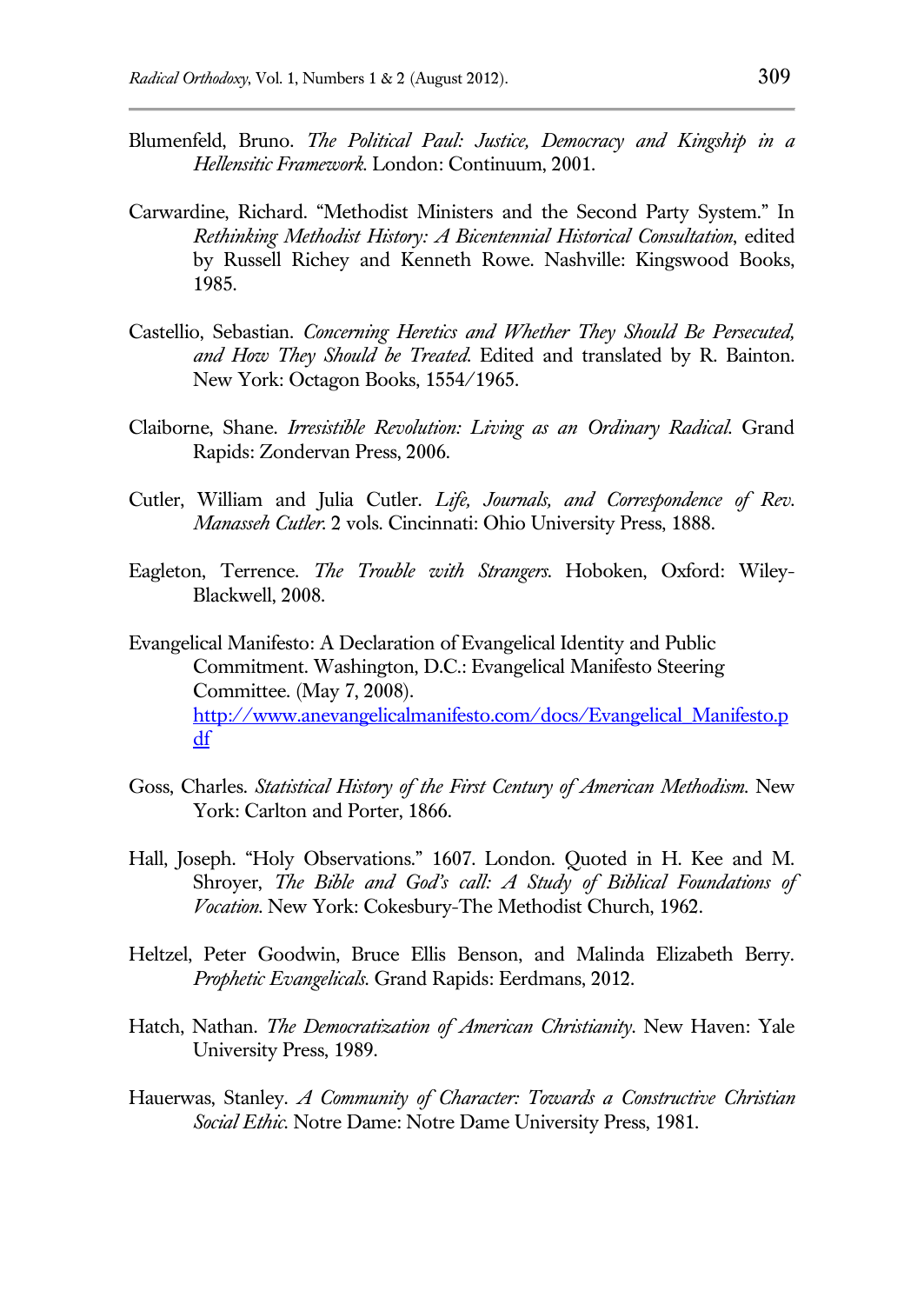- Hyde, Lewis. *The Gift: Imagination and the Erotic Life of Property*. New York: Vintage Books, 1983.
- Jensen, Merrill, ed. *The Documentary History of the Ratification of the Constitution*. Vol. 18. Edited by J. Kaminski and G. Saladino. Commentaries on the Constitution, Public and Private: 10 May to 13 September 1788. Madison: Wisconsin Historical Society Press, 1997.
- Kearney, Richard. "Paul's notion of dunamis: Between the possible and the impossible*.*" In *St. Paul among the Philosophers,* edited by J. Caputo and L. Alcoff*.* Bloomington & Indianapolis: Indiana University Press, 2009.
- Kinnaman, David, Gabe Lyons. *Unchristian: What a New Generation Really Thinks about Christianity and Why It Matters*. Grand Rapids: Baker, 2007.
- Kirkpatrick, David. "The Evangelical Crackup." *The New York Times magazine* (October 28, 2007) [http://www.nytimes.com/2007/10/28/magazine/28Evangelicals](http://www.nytimes.com/2007/10/28/magazine/28Evangelicals-t.html?th=&emc=th&pagewanted=print)[t.html?th=&emc=th&pagewanted=print](http://www.nytimes.com/2007/10/28/magazine/28Evangelicals-t.html?th=&emc=th&pagewanted=print)
- Marsden, George. *Understanding Fundamentalism and Evangelicalism.* Grand Rapids: Eerdmans, 1991.
- Mauss, Marcel. *The Gift: The Form and Reason for Exchange in Archaic Society*. Translated by W. D. Halls. London: Routledge, 1990. [Originally published as *Essai sure le don: Sociologie et anthropologie*, 1923].
- Milbank, John. "Paul against Biopolitics." *Theory, Culture and Society*, Vol. 25 (December, 2008): 125-72.
- Milbank. John. (2010). "Can a gift be given?" Unpublished manuscript.
- Moorhead, James. "Prophecy, Millennialism, and Biblical Interpretation in Nineteenth-Century America." In *Biblical Hermeneutics in Historical Perspective*, edited by M. Burrows and P. Rorem. Grand Rapids: Eerdmans, 1991.
- National Association of Evangelicals. *For the Health of the Nation: An Evangelical Call to Civic Responsibility.* Washington, D.C., 2004. [http://www.nae.net/images/civic\\_responsibility2.pdf.](http://www.nae.net/images/civic_responsibility2.pdf)
- National Association of Evangelicals. "An Evangelical Declaration Against Torture: Protecting Human Rights in an Age of Terror." (2007).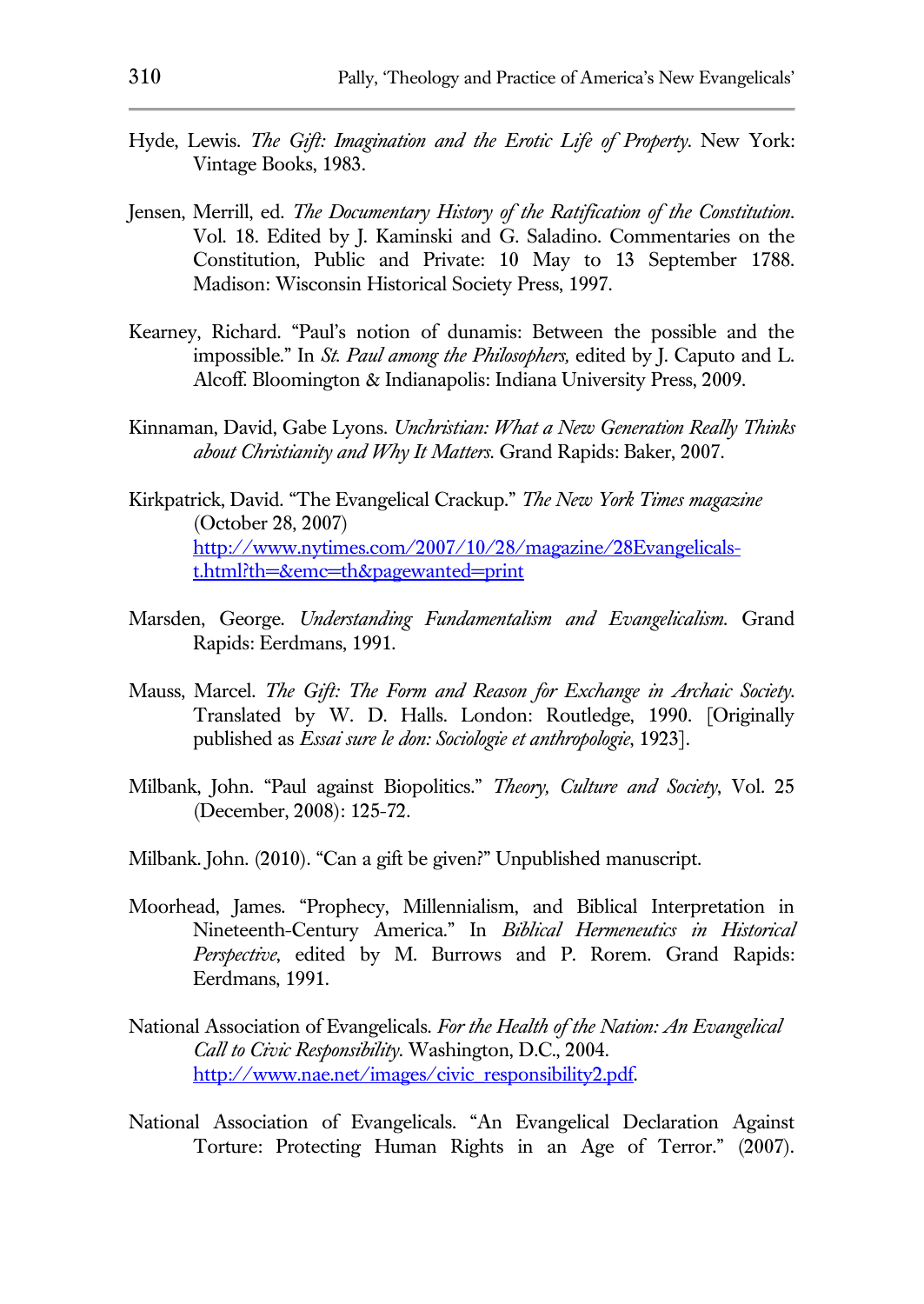[http://www.nae.net/government-relations/endorsed-documents/409](http://www.nae.net/government-relations/endorsed-documents/409-an-evangelical-declaration-against-torture-protecting-human-rights-in-an-age-of-terror) [an-evangelical-declaration-against-torture-protecting-human-rights-in](http://www.nae.net/government-relations/endorsed-documents/409-an-evangelical-declaration-against-torture-protecting-human-rights-in-an-age-of-terror)[an-age-of-terror.](http://www.nae.net/government-relations/endorsed-documents/409-an-evangelical-declaration-against-torture-protecting-human-rights-in-an-age-of-terror)

- National Association of Evangelicals. "Circle of Protection." (2009). [http://www.nae.net/budgetcircle.](http://www.nae.net/budgetcircle)
- National Association of Evangelicals. "Christian Leaders Unite to Protect Poor People in Budget Debate" (April 27, 2011). [http://www.nae.net/resources/news/561-press-release-christian](http://www.nae.net/resources/news/561-press-release-christian-leaders-unite-to-protect-poor-people-in-budget-debate)[leaders-unite-to-protect-poor-people-in-budget-debate](http://www.nae.net/resources/news/561-press-release-christian-leaders-unite-to-protect-poor-people-in-budget-debate)
- National Association of Evangelicals. "Aid to the world's poorest people." (2012). [https://app7.vocusgr.com/WebPublish/Controller.aspx?SiteName=NA](https://app7.vocusgr.com/WebPublish/Controller.aspx?SiteName=NAE&Definition=ViewIssue&IssueID=1446) E&Definition=ViewIssue&IssueID=1446.
- Newbigin, Leslie. *The Gospel in a Pluralistic Society.* Grand Rapids: Eerdmans, 1989.
- Novak, Michael. *Business as a calling: Work and the examined life*. New York: The Free Press, 1996.
- New Evangelical Partnership for the Common Good. [http://www.newevangelicalpartnership.org/;](http://www.newevangelicalpartnership.org/) <http://www.newevangelicalpartnership.org/?q=node/4>
- Noll, Mark. *America's God: From Jonathan Edwards to Abraham Lincoln*. New York: Oxford University Press, 2002.
- Pally, Marcia. *The New Evangelicals: Expanding the Vision of the Common Good*. Grand Rapids, MI: Eerdmans Press, 2011.
- Pew Forum on Religions & Public Life. "Religion and the 2006 Elections." (Dec. 1, 2006). [http://www.pewforum.org/Politics-and-Elections/Religion](http://www.pewforum.org/Politics-and-Elections/Religion-and-the-2006-Elections.aspx)[and-the-2006-Elections.aspx.](http://www.pewforum.org/Politics-and-Elections/Religion-and-the-2006-Elections.aspx)
- Pew Forum on Religions & Public Life. "Much Hope, Modest Change for Democrats: Religion in the 2008 Presidential Election." (August 11, 2010). [http://www.pewforum.org/Politics-and-Elections/Much-Hope-](http://www.pewforum.org/Politics-and-Elections/Much-Hope-Modest-Change-for-Democrats-Religion-in-the-2008-Presidential-Election.aspx)[Modest-Change-for-Democrats-Religion-in-the-2008-Presidential-](http://www.pewforum.org/Politics-and-Elections/Much-Hope-Modest-Change-for-Democrats-Religion-in-the-2008-Presidential-Election.aspx)[Election.aspx.](http://www.pewforum.org/Politics-and-Elections/Much-Hope-Modest-Change-for-Democrats-Religion-in-the-2008-Presidential-Election.aspx)
- Rashi. *The Torah: With Rashi's Commentary*. New York: Mesorah, 1997.